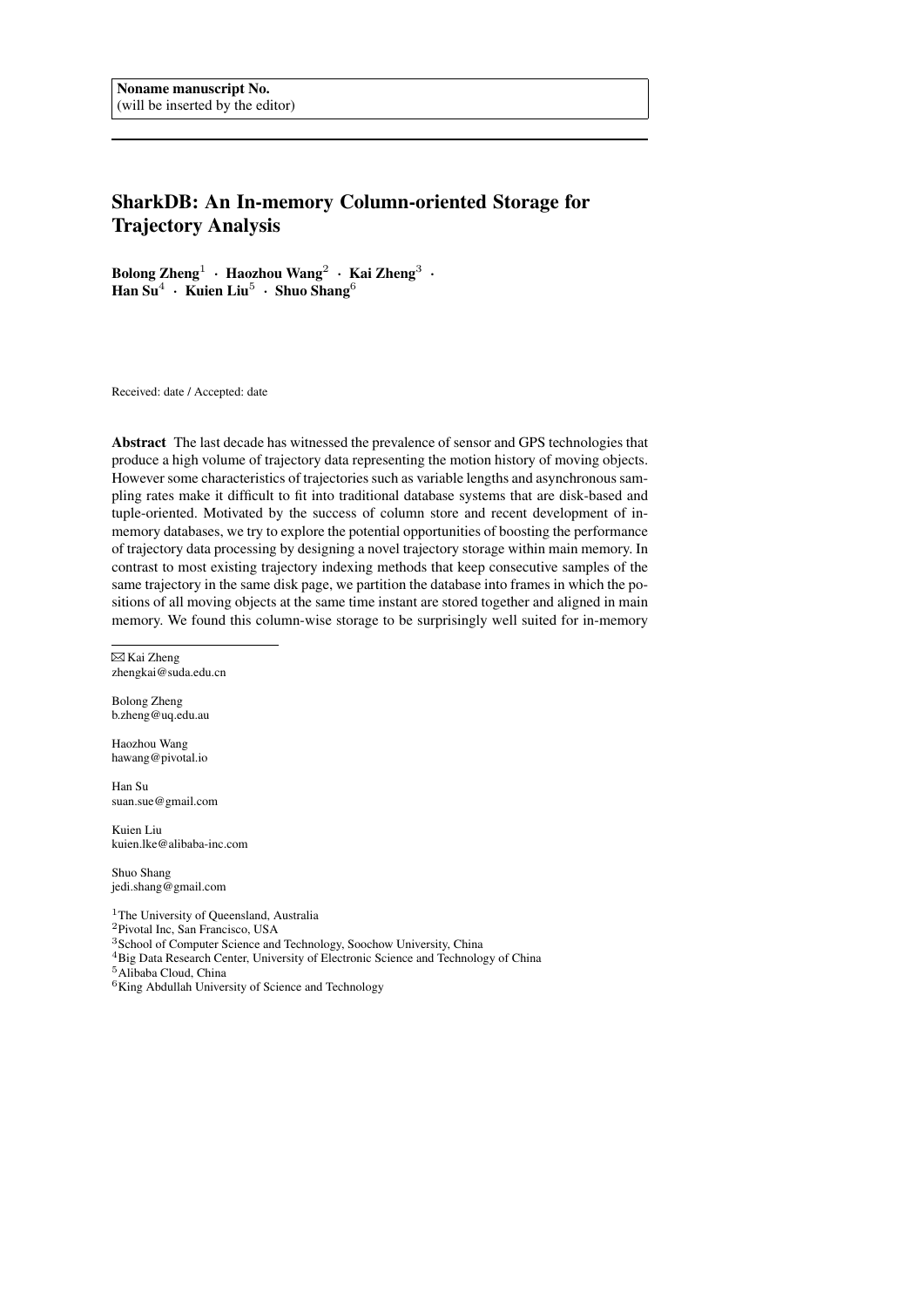computing since most frames can be stored in highly compressed form, which is pivotal for increasing the memory throughput and reducing CPU-cache miss. The independence between frames also makes them natural working units when parallelizing data processing on a multi-core environment. Lastly we run a variety of common trajectory queries on both real and synthetic datasets in order to demonstrate advantages and study the limitations of our proposed storage.

# 1 Introduction

Driven by rapid development in sensor technology, GPS-enabled mobile devices and wireless communications, large amounts of data describing the motion history of moving objects, known as *trajectories*, are currently generated with unprecedented rate from a variety of application domains such as geographical information systems, location-based services, vehicle navigation, video tracking and so on. This calls for effective and efficient technologies to manage large scale trajectory data, which serves as a corner stone for more advanced data analytical tasks [36, 37, 40, 47, 48].

Even though spatial databases have been extensively studied as a research area for decades with several successful commercializations<sup>∗</sup> , they were designed only to support basic spatial types such as points, lines and polygons. Trajectories, on the other hand, are not easy to fit into a relational table with pre-defined schema since each tuple (i.e., trajectory) has different number of attributes (i.e., time-stamped points). To fix this problem, we can simply treat the entire sequence of points as a single attribute and store them in one column. Nevertheless this kind of storage will severely deteriorate query performance since it is almost impossible to utilize the spatio-temporal locality amongst trajectories. Having witnessed the limitations of existing spatial database systems in the past decade, researchers have dedicated lots of efforts in proposing novel techniques for trajectory data management. What lie in the core of these techniques are trajectory indexes, the basic design principle of which is grouping trajectory segments that are close to each other and putting them in the same node (in tree-based index) or cell (in grid index).

Owing to the development of cheap RAM-based storage technology, modern computing hardware can afford much larger main memory. It provides lots of potential opportunities to significantly improve the efficiency of big data management by shifting more or even all data from disk-based storage into main memory. This triggers numerous research interests recently on in-memory data management from both database and data mining communities, ranging from memory-based indexing techniques [33] to in-memory database systems [31]. However, existing main-memory based database systems are designed for relational data, which is not suitable for storing and querying the trajectory data that possess both spatial and temporal information.

In this work, we propose an in-memory column-oriented trajectory storage, which is a read-optimized structure for storing and processing massive trajectory data. This storage combines the merits of high throughput of main memory and benefits of column-wise store for analytical tasks. Meanwhile, our design also supports effective compression and efficient query processing on trajectory data.

In order to take advantage of column-oriented data structure and compression techniques for storing and analysing trajectory data, we foresee two main challenges. The first one is

<sup>∗</sup>Many database management systems offer additional components or extensions to support spatial types and operators such as Oracle, MySQL, PostgreSQL, etc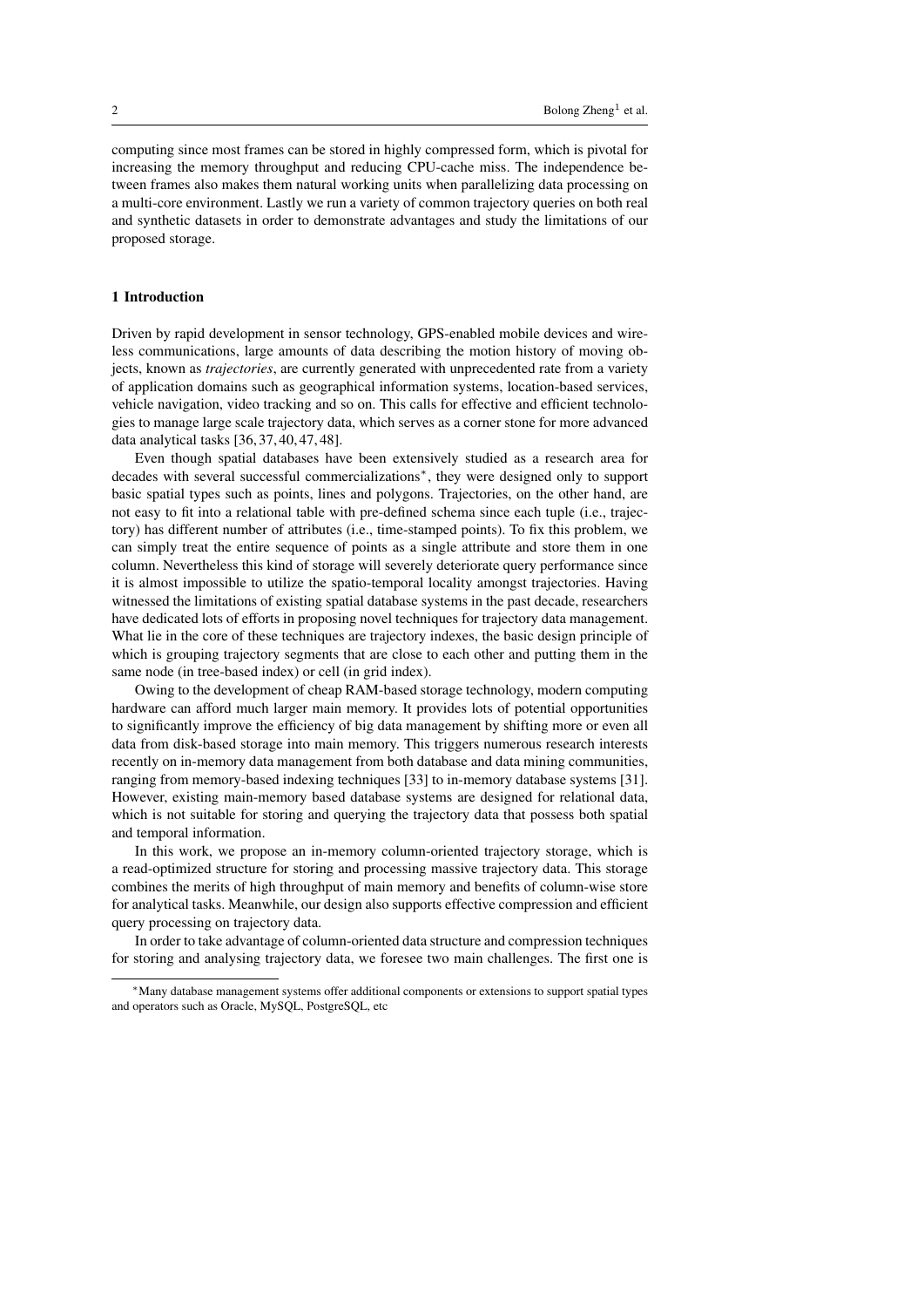how to convert trajectory data into column-oriented data structure, which not only supports varied length and multi-dimensional trajectory data, but also performs efficient query processing in the main memory. The second one is how to deploy compression techniques on the column-oriented data structure, which supports query processing on compressed data without sacrificing much performance.

We address the above challenges by a carefully designed data structure with two-phase data processing, which combines both column-oriented data structure and compression techniques to store and analyse a huge amount of trajectory data in an in-memory database system. More specifically, trajectory allocation phase will leverage the trajectory calibration techniques [41] to calibrate the trajectory data and convert the calibrated trajectory data into column-oriented data structure. In the second phase, a trajectory encoding component compresses the trajectory data and stores them in column-oriented data structure such that an efficient query processing can be supported.

Our previous work [45] has demonstrated the efficiency of proposed data structure for trajectory query data processing. However, the algorithms proposed in previous work are only limited for point-based and region-based trajectory queries, where the query is a point (kNN query) and a region (window query). Yet there is another type of trajectory query called trajectory similarity search still remaining to study, which looks for a set of trajectories that are similar to a given trajectory. It is widely used in many applications such as trajectory pattern mining, trip planning and event detection. Therefore it is critical to develop an algorithm to support trajectory similarity search efficiently.

Our key contributions in this work can be summarized as follows.

- We identify limitation of relational database system in handling large trajectory data.
- We develop a novel column-oriented in-memory trajectory storage, which can support compact trajectory storage in the main memory and efficient trajectory data processing.
- We propose novel techniques to process trajectory similarity search efficiently.
- We deploy the system and conduct extensive experiments with several synthetic and real world large trajectory data sets. The results demonstrate that our system can achieve a high performance compares with traditional database structures, and can offer the promise of real time computing.

The rest of this paper is organized as follows. A review of related work is provided in Section 2. In section 3, we present an overview of our storage design. Section 4, Section 5 and Section 6 present the details of storage structure and query processing algorithms. Section 7 reports on our experimental observations. Section 8 concludes the paper.

## 2 Related Work

In this section, we review previous work on column-oriented data structure, in-memory data management, trajectory storage and indexing.

### 2.1 Column-oriented Store Architecture

Boncz et al. [8] develop a modern in-memory database system, called MonetDB, with the MIL query language to fully support the column-oriented data structure. On the other hand, the row-oriented architecture is suitable on OLTP (Online Transactional Processing) style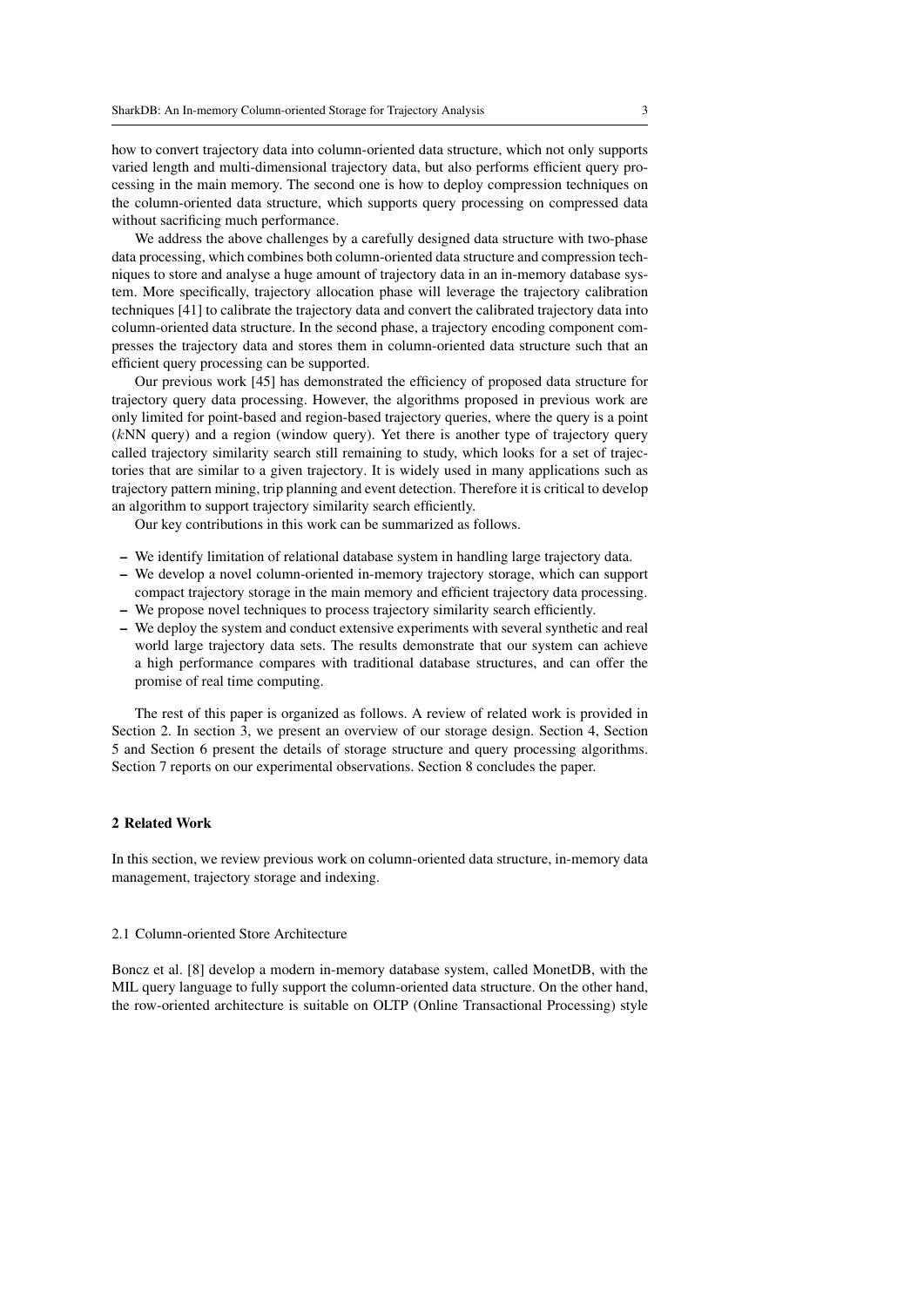applications, and Stonebraker et al. [39] indicate that system oriented towards ad-hoc querying of large amounts of data should be read-optimized. Therefore, Héman et al. [22] propose a new column-oriented data structure, called Positional Delta Tree (PDT). To improve query performance, Lemke et al. [27] propose a new algorithm to process query such as scan and aggregation operations on the compressed column-oriented data structures. Ivanova et al. [23] study a new architecture to provide an recycler intermediate in the column-oriented data structures, which is using a lightweight mechanism. Krueger et al. [26] present a linear merge algorithm to utilize the power of parallel computing for fast updating in the compressed in-memory column-oriented structures. Unfortunately, although these columnoriented data structures based storage systems are very powerful, they did not consider to store the spatial-temporal data such as trajectory data, which is a natural multi-dimensional data type that combines with unstructured data format. Hence, using those storage systems to store the trajectory data directly will significantly reduce the performance of query processing.

### 2.2 In-memory Data Management

There are several in-memory database systems have been proposed or implemented. IMS/VS Fast Path [18] is one of the earliest commercial database product. It uses the group committed for transactions to support productivity. An other earlier version of in-memory database [1, 7] based on IBM's OBE system uses points to speed up the ad-hoc transaction queries. Baulier et al. [3] implement a commercial in-memory database system, which is called DataBlitz Storage Manager. Plattner [31] indicates that in-memory database outperforms the traditional database system for both OLTP (Online Transactional Processing) and OLAP (Online Analytical Processing). Subsequently, [32] implements a new column-oriented based inmemory database. Bining et al. [6] propose a dictionary-based order-preserving string compression algorithm in the in-memory column system. On the other hand, Rao and Ross [33] propose CSB+-trees as the main-memory index structure, which is a CPU cache optimized method and is improved from B+-trees. At the same time, a cost model for in-memory database system is proposed by Manegold et al. [28], which provides an accurate cost function for database operations. Due to the underlying use of the relational model in these in-memory database systems, analytical trajectory queries cannot be well-supported.

### 2.3 Trajectory Storage and Indexing

The most popular and classical data structure for spatial data is R-tree [16,19,20]. However, directly applying R-tree on spatial dimension and temporal dimension is not good enough. According to [30], we know approximating the line segments of trajectories with MBBs (Minimum Bounding Box) in R-tree is problematic, since large amounts of "dead space" are introduced where the MBB covers a large portion of space but the actual space occupied by the trajectory is small. Therefore, many optimizations are proposed to make the R-tree based structures support the trajectory data [16, 19, 21]. [19] proposes a method to split trajectories into smaller segments such that the R-tree can be used without too many "dead space". This is in fact similar to our work of splitting trajectories into columns. Although trajectory splitting is an option for the R-tree, we do not compare it with our method since it is not the major focus of our work. TB-tree [30] uses a hybrid tree structure to store and index both spatial and temporal information, but is not adequate to process long trajectories,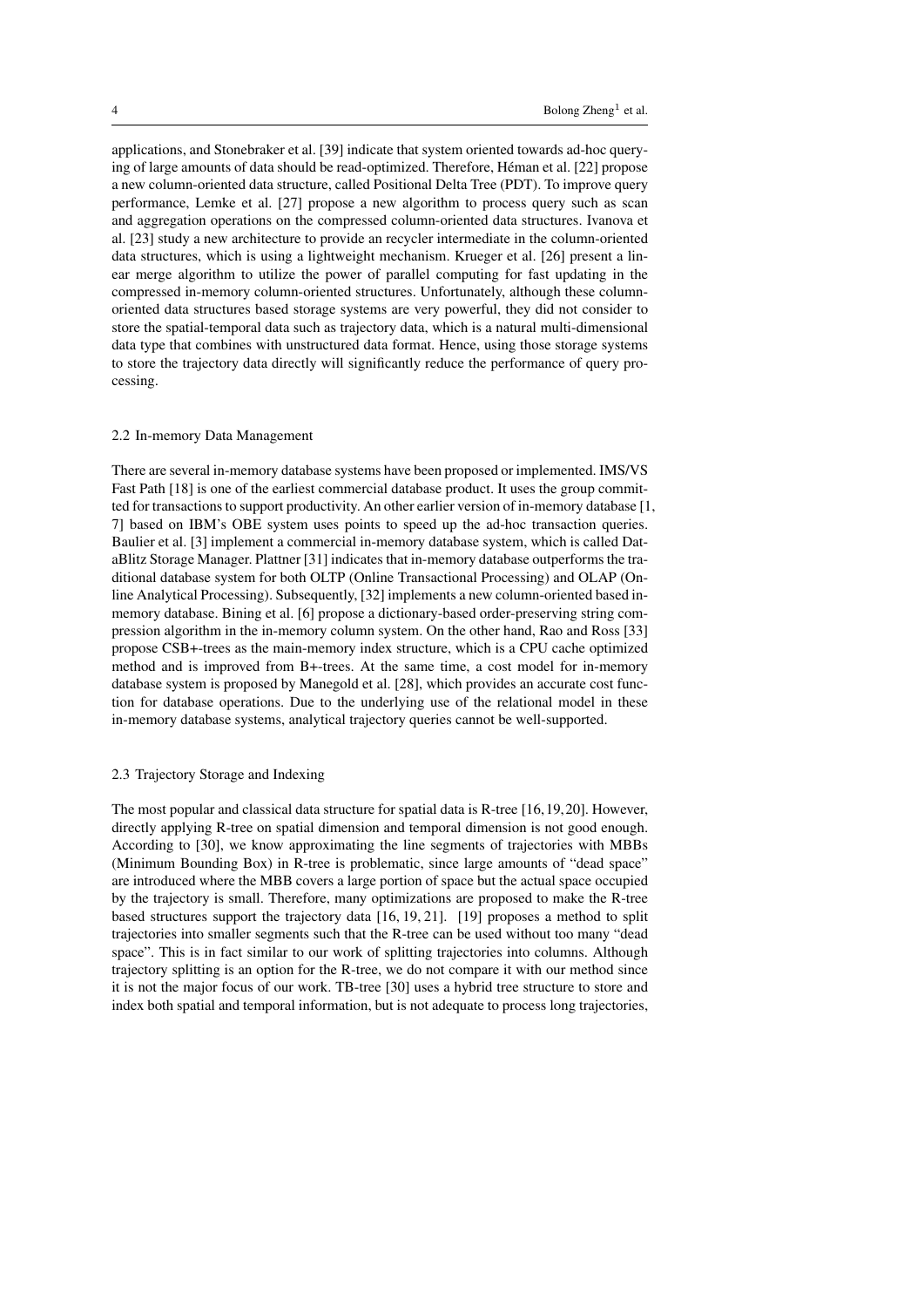which makes the bounding rectangles very large. TPR-tree [38] and TPR\*-tree [42] invoke the predication model to predict the future positions of moving objects. On the other hand, partitioning trajectories into segments becomes a new way to improve the query performance. Rasetic et al. [34] derive an analytical cost model to control the splitting process for a trajectory into segments based on given query. SETI [10] stores trajectory segments in a 3D R-tree for their spatial information. Meanwhile, SETI indexes the temporal information by using one dimensional time lines to increase the search performance. PIST [9] partitions the sample points rather than partitioning the trajectories. Similarly, the TrajStore [13] proposes a new adaptive storage system that indexes the trajectory data based on quad-tree index and clustering methods. These algorithms or systems are designed for disk based systems, which means I/O cost between hard disk and memory is the main concern. However, there is no I/O cost in in-memory based systems. Thus these algorithms and systems are not feasible for in-memory environment.

### 2.4 Trajectory Similarity Measurement

In a sense, the trajectory data is a kind of time-series data with spatial value. A fundamental ingredient of trajectory analysis tasks are the distance/similarity measurements that allow to effectively determine the similarity of trajectories. But unlike other simple data types such as ordinal variables or geometric points where the distance definition is straightforward, the distance between trajectories needs to be carefully defined in order to reflect the true underlying similarity. This is due to the fact that trajectories are essentially high dimensional data attached with both spatial and temporal attributes, which needs to be considered for similarity measures. As such, there are over distance measures for similarity of trajectory or time series data in the literature, e.g., Euclidean distance (ED) [14], Dynamic Time Warping (DTW) [5, 24], distance based on Longest Common Subsequence (LCSS) [44], Edit Distance with Real Penalty (ERP) [11], Edit Distance on Real sequence (EDR) [12], DIS-SIM [17], and similarity search based on Threshold Queries (TQuEST) [2]. Many of these works and some of their extensions have been widely cited in the literature and applied to facilitate query processing and data mining of trajectory data. However, these similarity measurements are not suitable for the large scale trajectory data. The main issue is that a trajectory may contain several months or even several years records for only one moving object. In practical, most similarity trajectory analytic tasks are focusing on particular time period. Therefore, these similarity measurements cannot return useful results for our trajectory analytic tasks especially when using large scale dataset.

### 3 Storage Architecture

The storage architecture is illustrated in Fig. 1, which includes two main parts: the real-time query processing component and the in-memory data storage. The in-memory data storage system encodes the raw historical trajectories [15] and stores them in a re-designed columnoriented data structure. The real-time query processing component is able to support queries including window query, nearest neighbour query and trajectory similarity query in real time. We give a brief overview of these two parts in the following:

In-memory Storage: In the in-memory data storage component, we create a novel frame based column-oriented data structure to store the trajectory data. Hence, we propose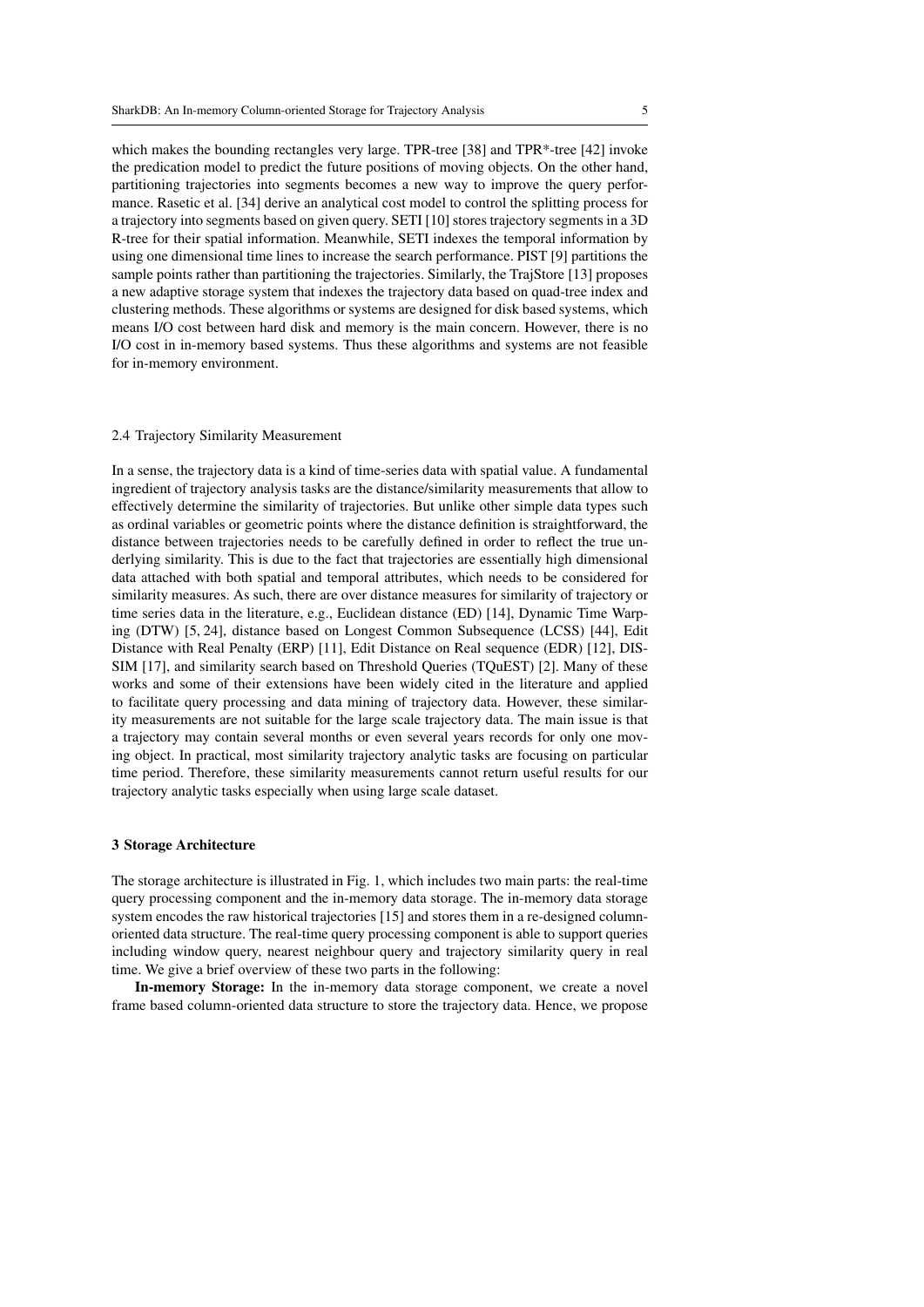

Fig. 1 Storage architecture

three storage models, frame-based storage, I/P frame-based storage and cache-aware frame based storage, to convert and calibrate the raw trajectory data into this new frame based data structure. The last two models also embed trajectory compression algorithm to reduce the data footprint in the memory. We will discuss this part in Section 4.

Real-Time Query Processing System: We implement three query processing approaches to support real-time query processing in the system. The simple frame based approach is working over frame data structure; the hierarchical frame based approach builds a multilevel frame data structure from in-memory storage component to achieve better performance. Moreover, we extend previous approaches to allow parallel query processing. We will discuss this part in Section 5 and Section 6.

### 4 In-memory Storage

In this section, we detail these three data structures as well as their encoding algorithms to store the raw trajectory data into in-memory column-oriented data structure.

#### 4.1 Frame-based Storage

Different from basic operations (i.e., selection or deletion), most analysis tasks, such as window query and nearest neighbour query, only need to touch few trajectories to get answer. Therefore the row-oriented data structure is not good enough for such tasks, since scanning the whole table is hard to be avoid during query processing without indexing the data. In addition, the column-oriented data structure is known to have better performance in analysis task that compares with row-oriented data structure [31]. To get this advantage, we propose a novel frame based column-oriented data structure to store trajectory data in main memory. Thus, we create a sequence of frames from trajectory data directly. In each frame, we assign a particular time interval, then allocate each trajectory sample point to the related frame based on its recorded time. Therefore, a frame contains all the trajectory sample points that are recorded at the time interval of the frame. Such time interval is called frame rate.

For instance, as Fig. 2 shows, if we set the time interval as 1 minute (i.e. the frame rate is 60 seconds), the time period from 9:01 to 9:05 is split into 4 frames.

To keep simple and tidy, each frame contains at most one sample point for each trajectory. To make this frame structure continuous in temporal space, each frame must be strictly synchronized by same time period (i.e., with same frame rate). Normally, the frame rate will be as same as sampling rate of trajectory. However, a trajectory in a raw trajectory dataset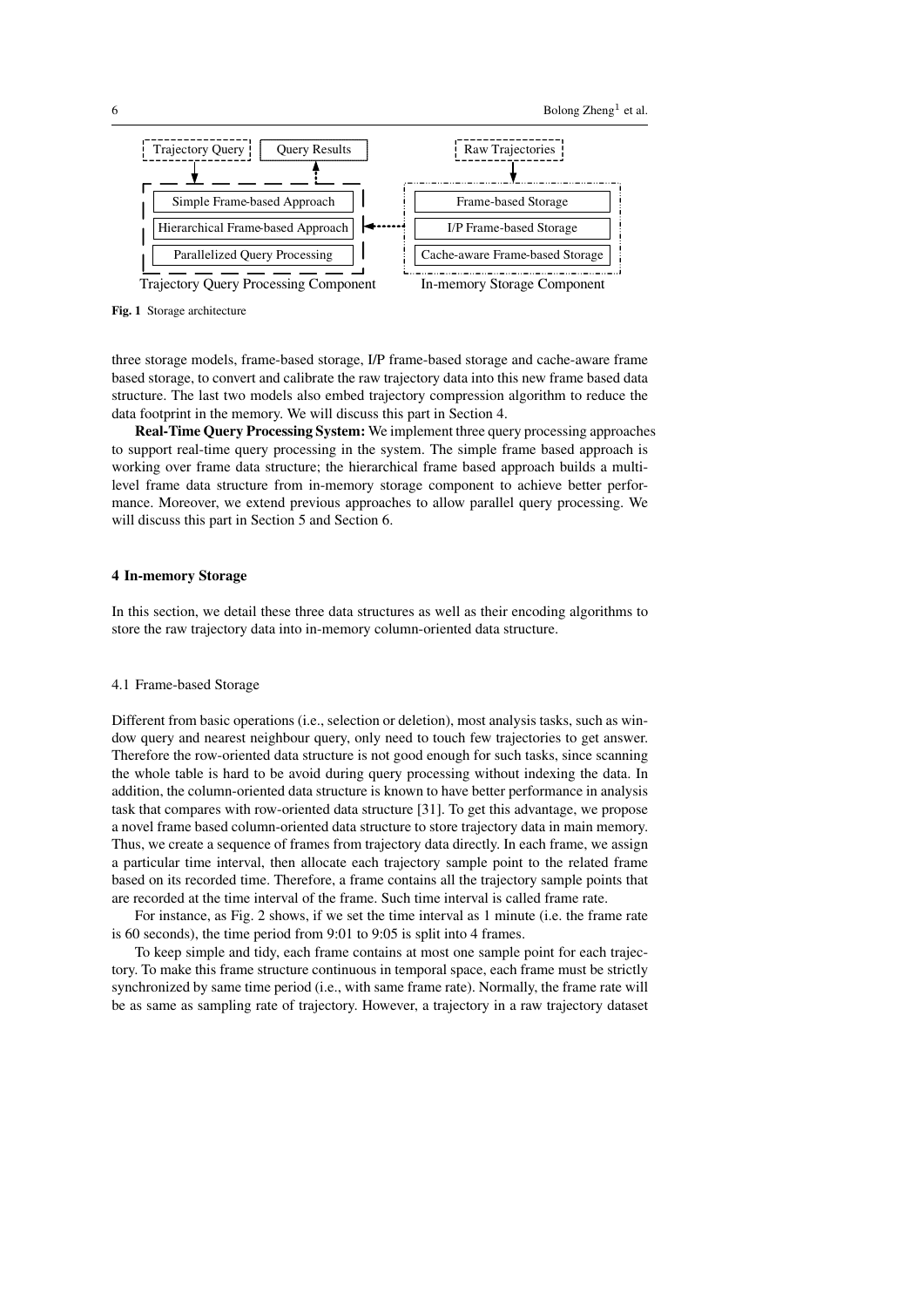

Fig. 2 Trajectory snapshot

may have different sampling rates compared with other trajectories due to unstable GPS signal. Therefore, this situation makes the whole trajectory dataset become heterogeneous, which may affect the frame structure. To avoid this issue, if there are more than one sample point that belong to a same trajectory, they are aligned to the same frame. Then we calculate the SED [29] distance of each sample point, and keep the sample point with largest SED distance and remove the rest sample points in the frame. This is because the sample point with largest SED distance contains more information than the other points. In Fig. 2,  $p'_3$  and  $p'_4$ are aligned into  $Frame3$ . According to SED, it partitions the line segment between  $p'_2$  and  $p'_5$  into 3 equal-length segments. Since the SED distance between  $p'_3$  to its corresponding segment point is greater than that of  $p'_4$ ,  $p'_3$  is kept and  $p'_4$  is removed. In addition, if there is no sample point of a trajectory locates in a frame, we use line interpolation method to add a new sample point of the trajectory into this frame. In Fig. 2, we insert  $p^*$  into  $Frame3$ . Finally, we conduct a set of accuracy experiments in section 6 to show the influence of heterogeneous trajectories.

Table 1 Example of Frame based Structure

| $9:01-9:02$ | $9:02 - 9:03$ | $9:03-9:04$ | $9:04-9:05$ |
|-------------|---------------|-------------|-------------|
| Frame 1     | Frame 2       | Frame 3     | Frame 4     |
| (1,p)       | $1.p'_2$      | $1.p'_{2}$  | (1,p)       |
|             | $2, p_2$ )    | $(p_3)$     | $2, p_4$    |

After allocating sample points into frames, converting each frame into column-oriented data structure becomes straightforward. Basically, we only need to insert each frame as a single column into the in-memory database. The ID of each column is named as its own time interval (e.g., 9 : 01-9 : 02) as Table. 1 shows. In addition, each sample point (i.e., the object) in column contains its trajectory ID, longitude and latitude. After aligning, we do not need the timestamp information of a sample point any more, since the temporal information can be recovered by the column ID. The advantage is that our frame data structure is a natural column-oriented data structure and synchronized by time. Therefore, storing this data in the column-oriented structure is simple and elegant. We may notice that the interpolation of points can require an increase in memory. If significant interpolation occurs, then the benefits of a compressed data structure may provide limited performance gains. However, if the most of trajectories are collected in high sampling rate, this issue may not affect the performance too much.

#### 4.2 I/P Frame-based Storage

For in-memory database, it is good to utilize compression techniques to reduce the size of data and improve query performance, since the compressed data can reduce the footprint of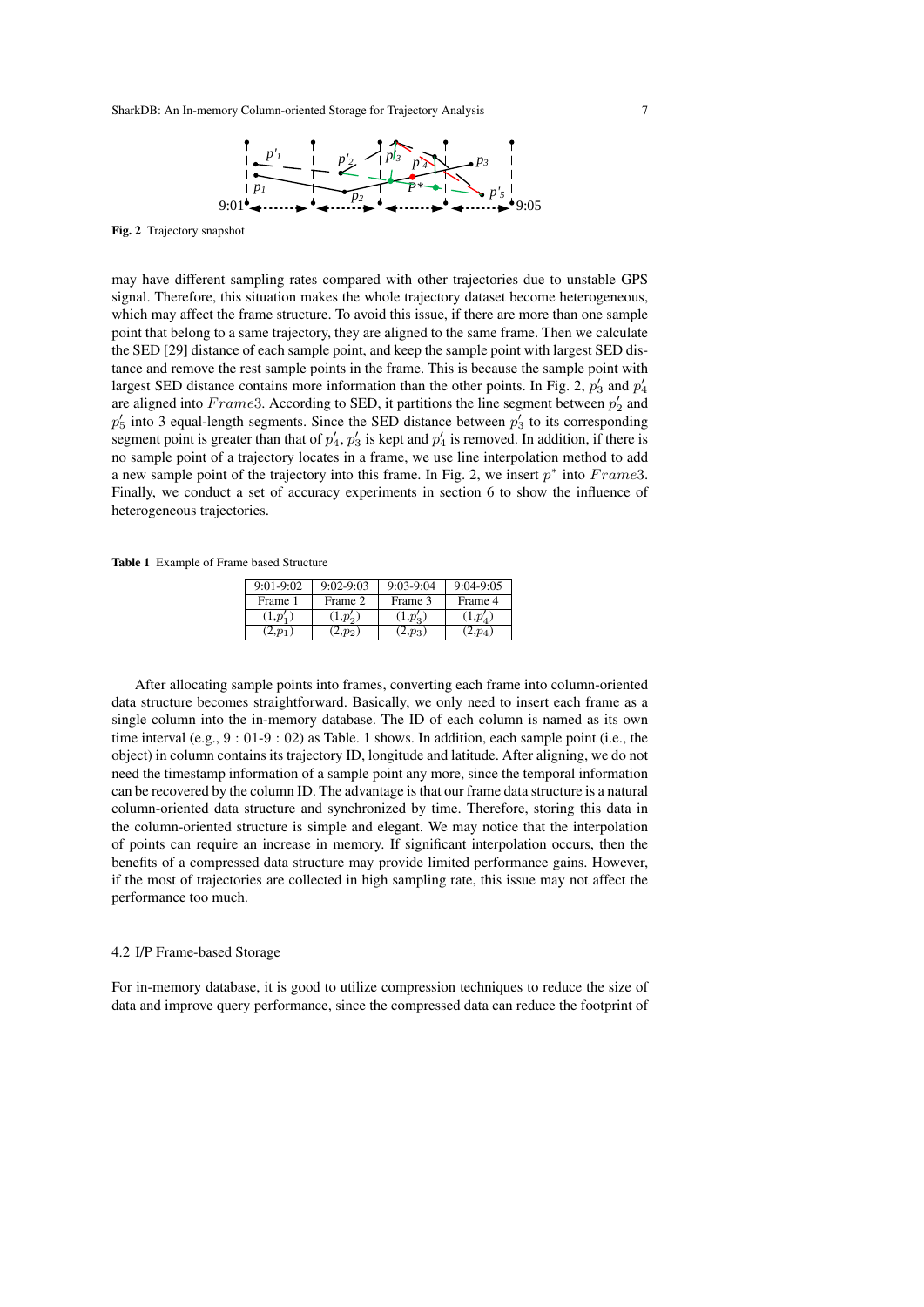data in the memory, which in turn reduces the searching time in the memory. For trajectory compression, we consider delta encoding technique to compress the trajectory data, which keeps information for the first point and using the  $\delta$  value to record the information for the rest of points. Therefore, the delta encoding will not change the sampling rate of trajectories and it allows the storage system to use less bits to store the trajectory data. However, a problems is raised when using delta encoding. For each column, the type of object (point) must be the same, which means the objects in a single column can only be original point or delta encoded point. However, the start time of trajectory and the length of trajectory is arbitrary, so we can not simply use delta encoding. Therefore, we propose a novel I/P frame based data structure to reduce the memory consumption inspired by the idea of video compression picture types [35].

Building an I/P frame data structure includes grouping process and encoding process. First of all, we split the whole sequence of frames into small groups, called frame group, and each frame group contains  $n$  continuing frames. Based on the example in Fig. 1, if we set  $n = 4$ , and the *Framel* to *Frame4* are allocated in a group.

After encoding phase, for each group, we keep the first frame raw information as an I-frame, and the subsequent frames, called **P-frame**, use delta encoding to be compressed.

The example is shown in Table. 2, the  $Frame1$  is kept as I-frame  $IF_1$ . The rest of the frames  $Frame2$  to  $Frame4$  as  $P_1$  to  $P_3$ , then we encode the sample points in  $P_1$  by calculating the difference between  $IF_1$  and its related sample points in  $P_1$  as a P-frame point  $P_1.PF_1$ . Again, we continue encoding the sample points in  $P_2$  and  $P_3$  as P-frame points  $P_2.PF_1$  and  $P_3.PF_1$  respectively. At the end, we get one I-frame column and 3 encoded P-frames columns as shown in Table. 2.

However, this I/P frame encoding algorithm still has some drawbacks. For reconstruction of a segment of a trajectory contained in a frame group, current solution has to scan all of columns in that group, which includes both I-frame and P-frame. It is easy to see this process is expensive, since it has to scan too much memory. Therefore, the performance of query processing can be further reduced since it does not fully utilize the power of columnoriented data structure.

| Frame 1 | Frame 2         | Frame 3         | Frame 4        |
|---------|-----------------|-----------------|----------------|
| (1,p)   | $(1,\Delta p)$  | $(1,\Delta p)$  | $(1,\Delta p)$ |
| (2,p)   | $(2,\Delta p)$  | $(3, \Delta p)$ | $(4,\Delta p)$ |
| (3,p)   | $(3, \Delta p)$ | $(4,\Delta p)$  |                |
| (4,p)   | $(4. \Delta p)$ |                 |                |

Table 2 Example of I/P-frame Structure

### 4.3 Cache-aware Frame-based Storage

To improve the trajectory reconstruction performance, the number of sequential scans for columns should be minimized during query processing. The idea of avoiding sequential scan in all columns in a frame group is to reduce the number of scans in P-frame, since the P-frames are highly related to I-frames. Therefore we fix the length of both I-frame column and P-frame columns in a group, which means the length of each P-frame column equals to the length of I-frame column. As a result, for the same segment of trajectory in a frame group, each P-frame point of that trajectory shares the same index with the point in Iframe. Meanwhile, if a trajectory segment has not fulfilled a frame group such as a trajectory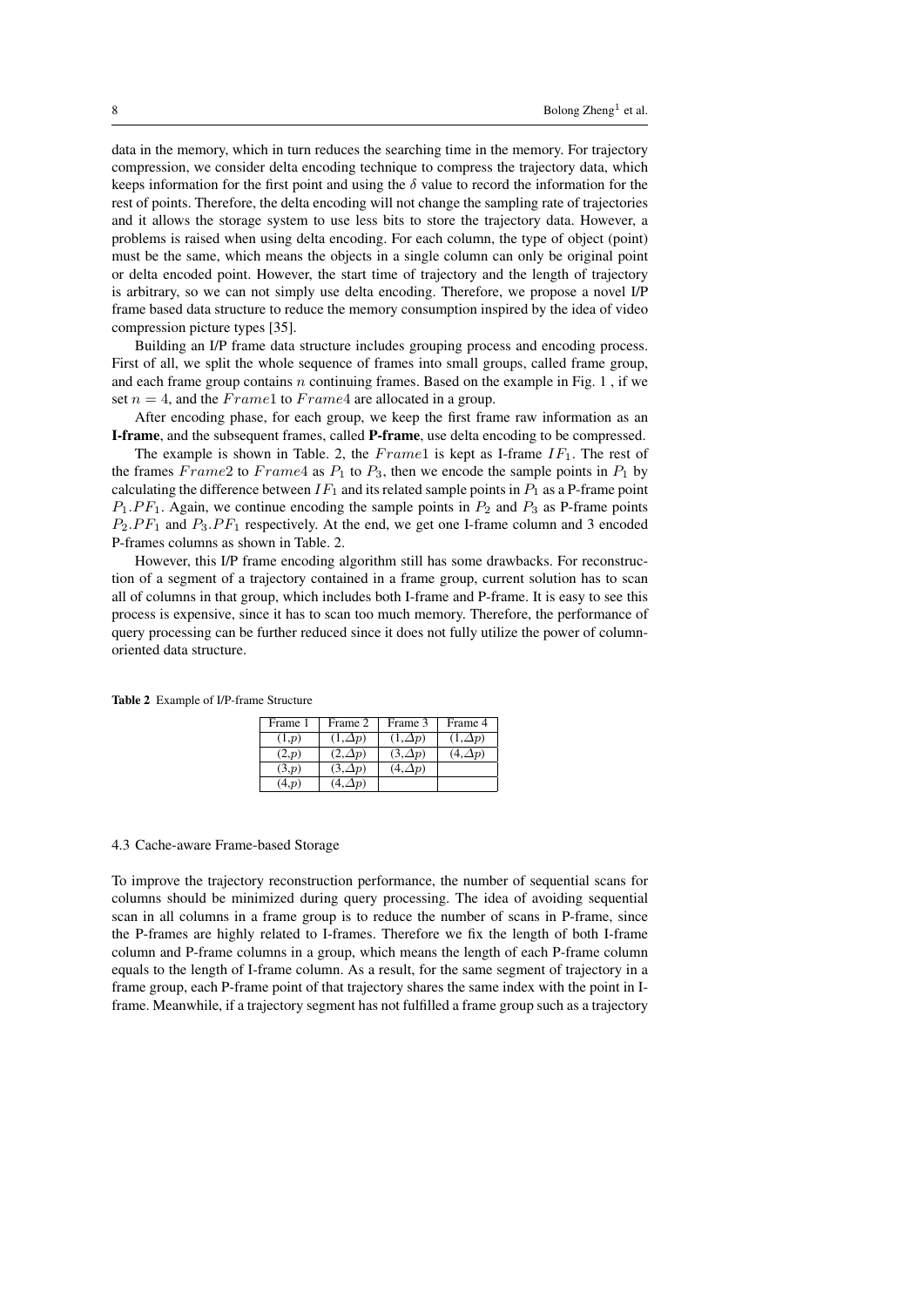segment has 1 I-frame point and 2 P-frame points in a  $n = 4$  frame group, we use a Nil code as a place-holder in the rest of P-frames. Hence, to reconstruct a trajectory segment, we only scan the points in I-frame and access the P-frame points in P-frames directly in memory by adding the offset from I-frame point. Moreover, in each P-frame point, the trajectory ID is no longer needed, since it can be recovered from I-frame point. For example, as Table. 3 shows, to reconstruct trajectory  $T_4$ , we scan I-frame first to get its I-frame point, then we access the related P-frame points directly by adding an offset from the beginning address of each P-frame column.

Table 3 Example of Cache-aware Frame-based Structure

| $9:01-9:02$ | $9:02 - 9:03$   | $9:03-9:04$     | $9:04-9:05$    |
|-------------|-----------------|-----------------|----------------|
| (1,p)       | $(1,\Delta p)$  | $(1,\Delta p)$  | $(1,\Delta p)$ |
| (2,p)       | $(2,\Delta p)$  | Nil             | Nil            |
| (3,p)       | $(3,\Delta p)$  | $(3, \Delta p)$ | Nil            |
| (4,p)       | $(4, \Delta p)$ | $(4, \Delta p)$ | $\Delta p$     |

Moreover, in modern architectures of computer system, accessing data from memory to CPU is via a hierarchical memory structure. Typically, CPU has built-in cache memories, which is connecting to system main memory directly. On the other hand, the reading action from memory to CPU is parametrized by CPU cache line size (typical is 64 bytes), which is the basic transferring unit. For a reading action, CPU will read 64 bytes data from memory no matter these data could be fully used or not. Therefore, to increase the performance, it requires to fill up the CPU cache line as much as possible with useful data for each memory access to reduce the total number of accessing from CPU. However, this task is challenging as we need to store the P-frame point of a trajectory segment continuously and cannot break the column-oriented data structure at the same time.

Therefore, we use a hybrid data structure to store the P-frames in a frame group as they are highly related. Our hybrid data structure is based on a two dimensional array, which is created as an  $array[x][y]$ , where x equals to the number of I-frame points in this frame group, and  $y$  equals to the number of P-frame columns in this frame group. So, the value of x in array is the index of I-frame points; the value of  $y$  indicates the column number of P-frame group; and the object at  $array[x][y]$  is the P-frame point. For example,  $array[1][2]$ is the P-frame point  $PF_{1,2}$ , which is shown in Fig. 3, and 1 for first I-frame point and 2 for second P-frame column. As a result, CPU can fetch an I-frame point with its related P-frame points and fill in a cache line block by a single memory accessing. When CPU tries to access the next P-frame point, it is already in the CPU cache, and CPU can access them directly without the need to search memory again. Consequently, it increases the performance of query processing. For example, as Fig. 3 shows, assuming a memory access reads 2 points vertically from P-frame array. It will cost two memory seeking requests to decode a trajectory segment in a frame group for non-cache optimization data structure, since the other points in the cache line is not related to this segment and is not usable. On the other hand, it only needs to cost one memory access for decode this trajectory segment in the cache optimized data structure, since the related four points can be read from CPU cache directly.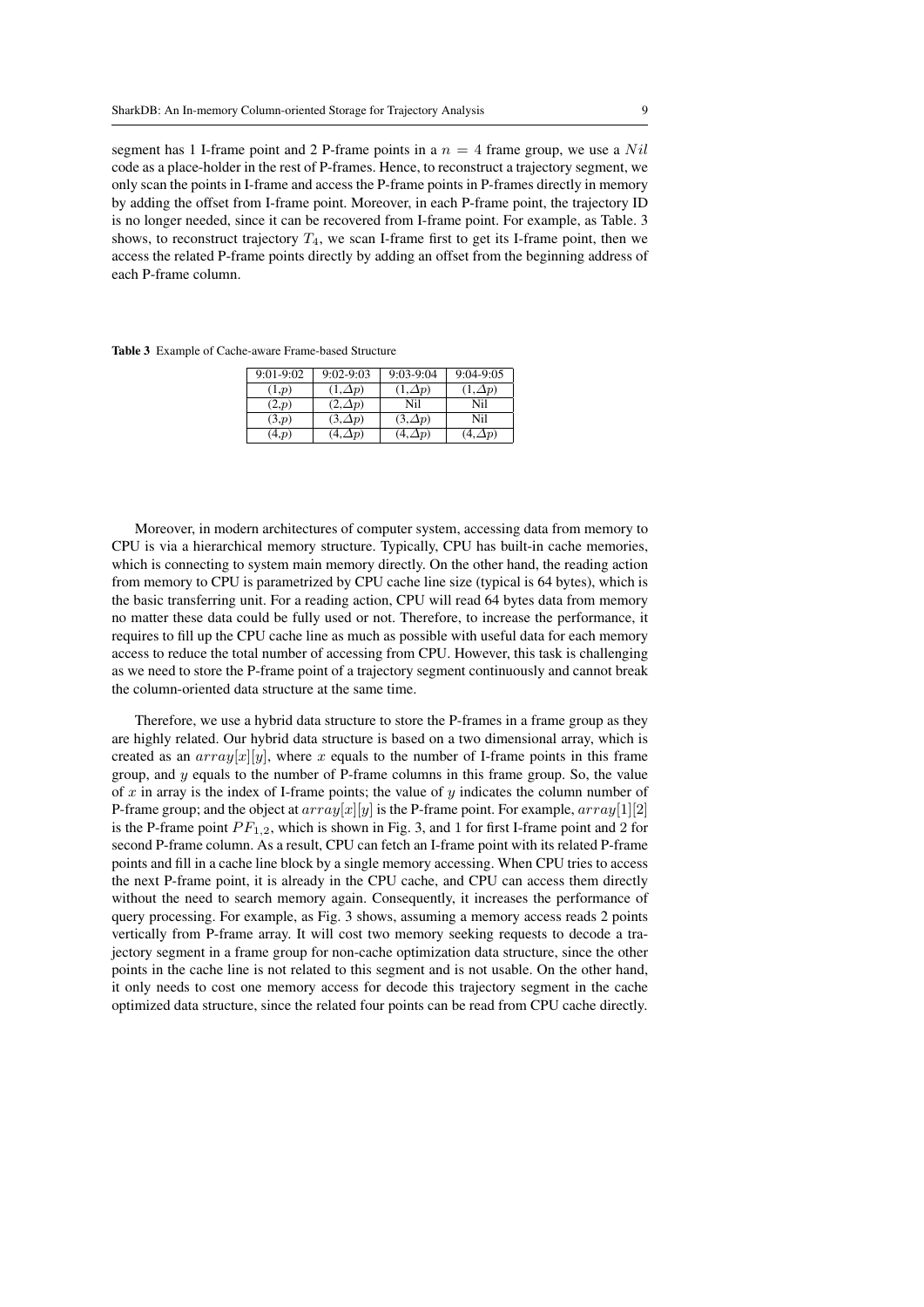| Non-cache Optimized Structure   Cache Optimized Structure |                       |
|-----------------------------------------------------------|-----------------------|
| $PF_{11}$                                                 | $PF_{1,1}$ $PF_{2,1}$ |
| $PF_2$ , $\vdash$<br>$PF_{21}$                            | $PF_{1,2}$ $PF_{2,2}$ |

Fig. 3 Example of Cache-aware I/P-frame Structure

#### 5 Basic Trajectory Query Processing

There are two fundamental query types, window query and top- $k$  nearest neighbour ( $kNN$ ) query. Formally, a trajectory T is a sequence of points  $\{p_1, \ldots, p_n\}$  where  $p_i \cdot t$  is the timestamp of  $p_i$ . For window query, it finds all trajectories in the data set that are active during a given period and passing a given region. For kNN query, it finds top-k trajectories in the trajectory data set that are close to a given point and active during a given period of time.

**Definition 1 (Window Ouery)** Given a time period  $[HS, HE]$  and a query range R, a trajectory or a sub-trajectory  $T = \{p_1, \ldots, p_n\}$  is reported as result if and only if  $\forall p_i \in T$ , we have  $p_i$  locates inside R and  $HS \leq p_i.t \leq HE$ .

**Definition 2** (kNN Query) Given a time period  $[HS, HE]$  and a query point q, the kNN query reports  $k$  trajectories or sub-trajectories that have the smallest distances to  $q$ , and in the meantime for each result  $T = \{p_1, \ldots, p_n\}$ ,  $\forall p_i \in T$  we have  $HS \leq p_i.t \leq HE$ . The distance between  $q$  and  $T$  is the minimum perpendicular distance from  $q$  to all line segments  $\overline{p_i p_{i+1}}$  in T.

In this section, we propose simple frame based approach and hierarchical I/P frame data structure based approach proposed to answer these queries. A parallel version for such approaches is discussed in section 5.3.

### 5.1 Simple Frame based Approach

For query processing, it is necessary to reduce the number of reconstruction trajectory segments in the frame group as much as possible. In other words, the unnecessary frame groups should be pruned as much as possible. Therefore, we deploy a two-phase processing that includes pruning and refining. In the pruning phase, we first filter out the frame group columns, which are out of the given time period. For I-frame point (i.e., original trajectory sample point) in each frame group, we calculate the maximum moving distance  $D_{max}$  for its Pframe points members. The  $D_{max}$  equals to user defined maximum possible moving speed multiple the time duration of this frame group. Then we use  $D_{max}$  as the boundary value of this trajectory segment for pruning based on different query types (i.e., Window query or NN query). In the refining phase, we decode and reconstruct trajectory segments from I-frame point with its related P-frame points and find the final answer based on given query type. More specifically, we detail the difference of query processing between window query and kNN query.

**Window Query:** For window query, at the pruning phase, we use  $D_{max}$  to estimate the moving area of its related frame group (i.e., trajectory segment). If the moving area is overlapping with query window, we decode the P-frame points to find the actual answer of window query.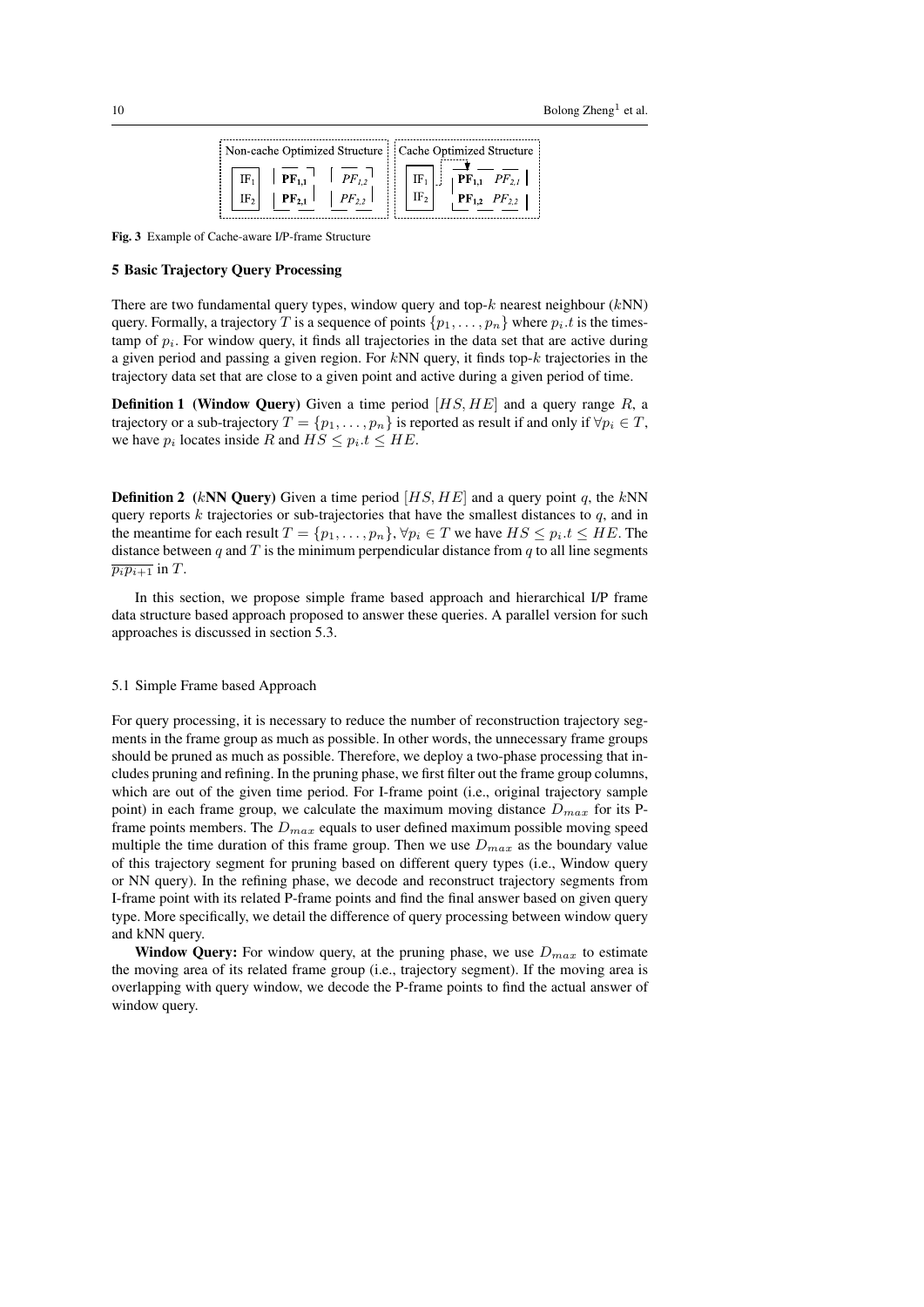$kNN$  Query: For the  $kNN$  query, we calculate the distance from I-frame point to query point and minus the  $D_{max}$  as the lower bound. If the lower bound is greater than the current  $k<sup>th</sup>$  best true distance, which means this trajectory segment cannot be closer than current best examined trajectory, we can prune it safely. Otherwise, we put this trajectory segment into refining phase to find its true distance to the query point. Moreover, since we are processing on each frame group (i.e., the trajectory segment), not for the complete trajectory, we need to avoid the different frame groups with same trajectory ID to be pushed into result set. This situation can lead several trajectory segments with same trajectory ID (i.e., these segments belongs to one trajectory) to be consider as final results, which causes the number of final results (i.e., the returned trajectories) to be less than  $k$ , thus makes this query fail. Therefore, we extend the priority heap to a hashed priority heap, in which its elements are hashed by trajectory ID. When updating a new frame group, the system will first check the elements in the results set whether there is an element containing same trajectory ID as the new frame group. If it exists, system will only update the existing element by using this new frame group rather than creating a new element in the results set.

#### 5.2 Hierarchical Frame based Approach

During the query processing, the most time consuming part is the sequential searching in Iframe columns. To reduce the searching time, we propose a new hierarchical frame structure that expands from simple frame based approach.

As Fig. 4 shows, we build this structure from bottom to top based on the sample I/P frame data structure, which is used to reduce the number of I-frame columns visited during query processing. To reduce the complexity of the whole multi-layer structure, we still use frame group as the basic unit in the structure. First of all, we extract the I-frame columns from current top level to build a new I/P frame structure layer, which becomes an upper level of current level. Then we assign every  $n$  I-frame columns into a frame group, where  $n$ is the number of frames in a frame group. Afterwards, we use the same encoding methods that are proposed in the Section 3 to encode the I-frame columns in the new frame groups. That means, in each new frame group, we keep the first I-frame column unchanged as the new I-frame column and re-encode the rest I-frame columns as the new P-frame columns. Fig. 4 shows the process to build level 2 structure from level 1 structure and build level 3 structure from level 2 structure respectively. During the processing, we keep building new layers until the time duration of frame group becomes greater than the average time duration of trajectories at current level. This is because if we do not stop building at this level, most trajectories will be represented as a single frame point at the upper level, and such level cannot assist in improving query processing.



Fig. 4 Hierarchical I/P-frame Data Structure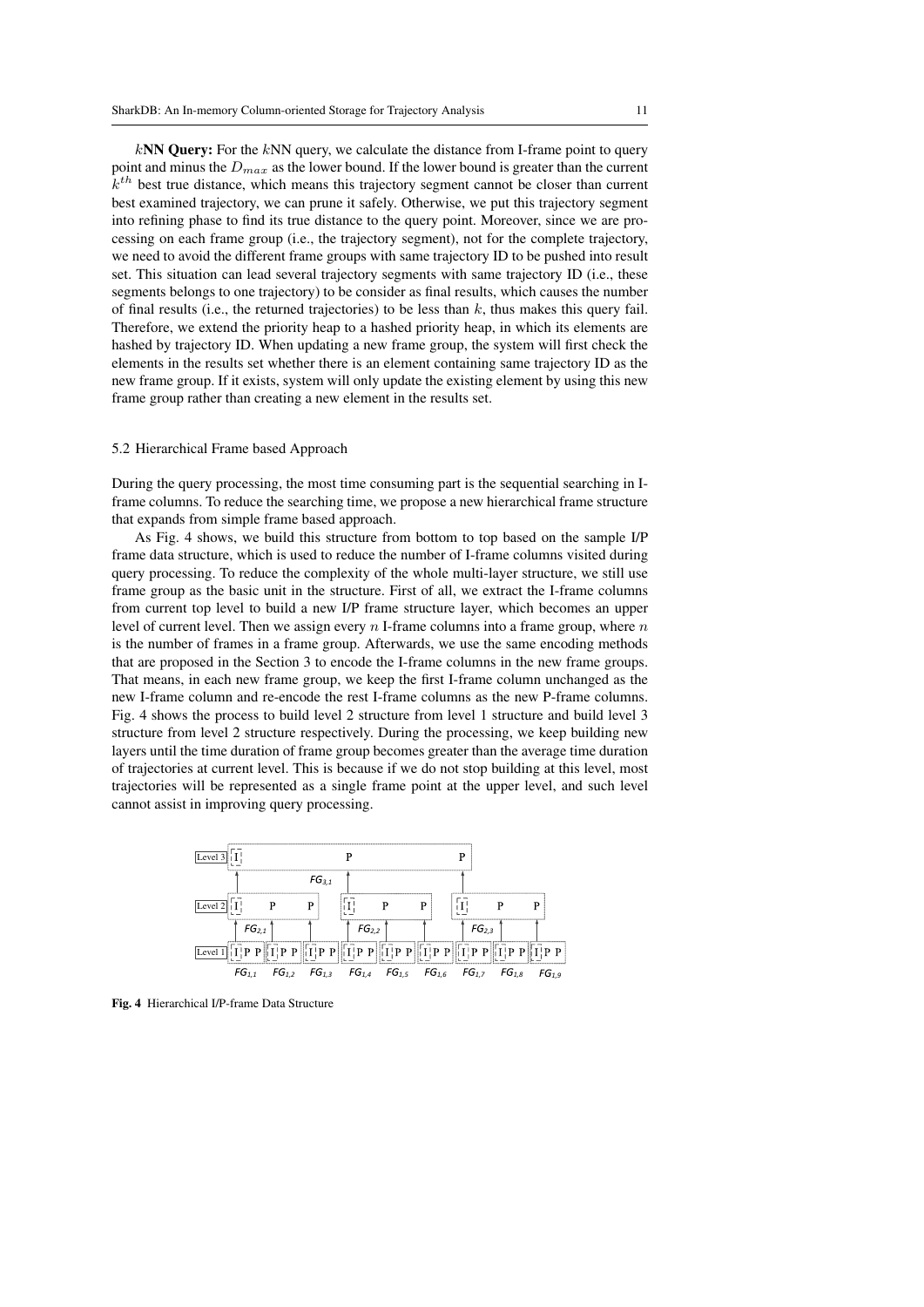Although the encoding technology reduces the space consumption substantially, keeping the I-frame columns information in each level is still space consuming and will limit the number of layers in hierarchical structure due to the memory space limitation. When we build a new layer, for each new I-frame point that needs to copy from lower level, we only copy the memory address from original I-frame point instead of copy full information. The full information of such I-frame points are kept in the bottom level only. Therefore, we can reduce the memory consumption by using this data structure. In addition, we use the same strategy to copy/encode new level P-frame points. Hence, when algorithm accesses such Pframe point, it gets the information directly without need to decode this P-frame point, and increases traversing speed of algorithm.

At the same time, in the high level of hierarchical structure, the frame points of each trajectory become sparse, which leads to not only making the time duration between each frame column very large, but also the distance between two frame point becomes greater. Hence, it is easy to see the bound  $D_{max}$  will be too large to do the pruning. This is because a large value of  $D_{max}$  will increase the searching space dramatically, which reduces the performance of query processing or even makes it as same as the exhausted search. To solve this issue, for each frame group started at the bottom level, we calculate its MBR information and embed it into its I-frame point to instead of calculating the  $D_{max}$  during query processing. As the upper level MBR information is calculated based on the MBR information of its lower level frame groups, so it covers all the MBRs in the lower level frame groups used to build this frame group. For example, the MBR of  $FG_{2,1}$  is the superset of MBRs that include frame groups from  $FG_{1,1}$  to  $FG_{1,3}$ .

In addition, since the structure of each layer in whole hierarchical structure is the same, we modify our two phase processing with only a few changes. The best first algorithm is used for traversing the hierarchical structure. First, we initiate a priority heap and push the first level frame groups within query time range into it. Then if a popped frame group is already in the bottom level, we use the algorithm same as simple frame based approach to update the results set. Otherwise, we travel into next level by decoding the popped frame group directly, and filter out decoded frame groups in next level that are out of the time range in query. Finally, we examine filtered frame groups and update the priority queue. Now we detail the process for each type of query:

Window Query: For each selected frame group, we check the MBR information in its I-frame point. If the MBR is overlapping with query window, we decode them. For example, in Fig. 4, if frame group  $FG_{3,1}$  at level 3 is popped from candidate list, we then select frame group from  $FG_{2,1}$  to  $FG_{2,3}$  at level 2, which are used to build frame group  $FG_{3,1}$ . The refining phase is same as simple frame based approach.

 $kNN$  Query: For the  $kNN$  query, we use the minimum distance from MBR to query point as the new lower bound for pruning phase, and then we calculate its lower bound and push it into the priority heap. If a frame group is already in the bottom level, we calculate its true distance from query point to this frame group. If the true distance is less than best so far distance, we push this frame group with its true distance into our hashed priority heap as update in the result set.

#### 5.3 Parallel Computing

A general configuration of modern servers typically contains multiple CPUs with multicores built-in in each CPU. Therefore, it now becomes the standard that supports parallel computing for query processing, which can fully release the power of parallel computing.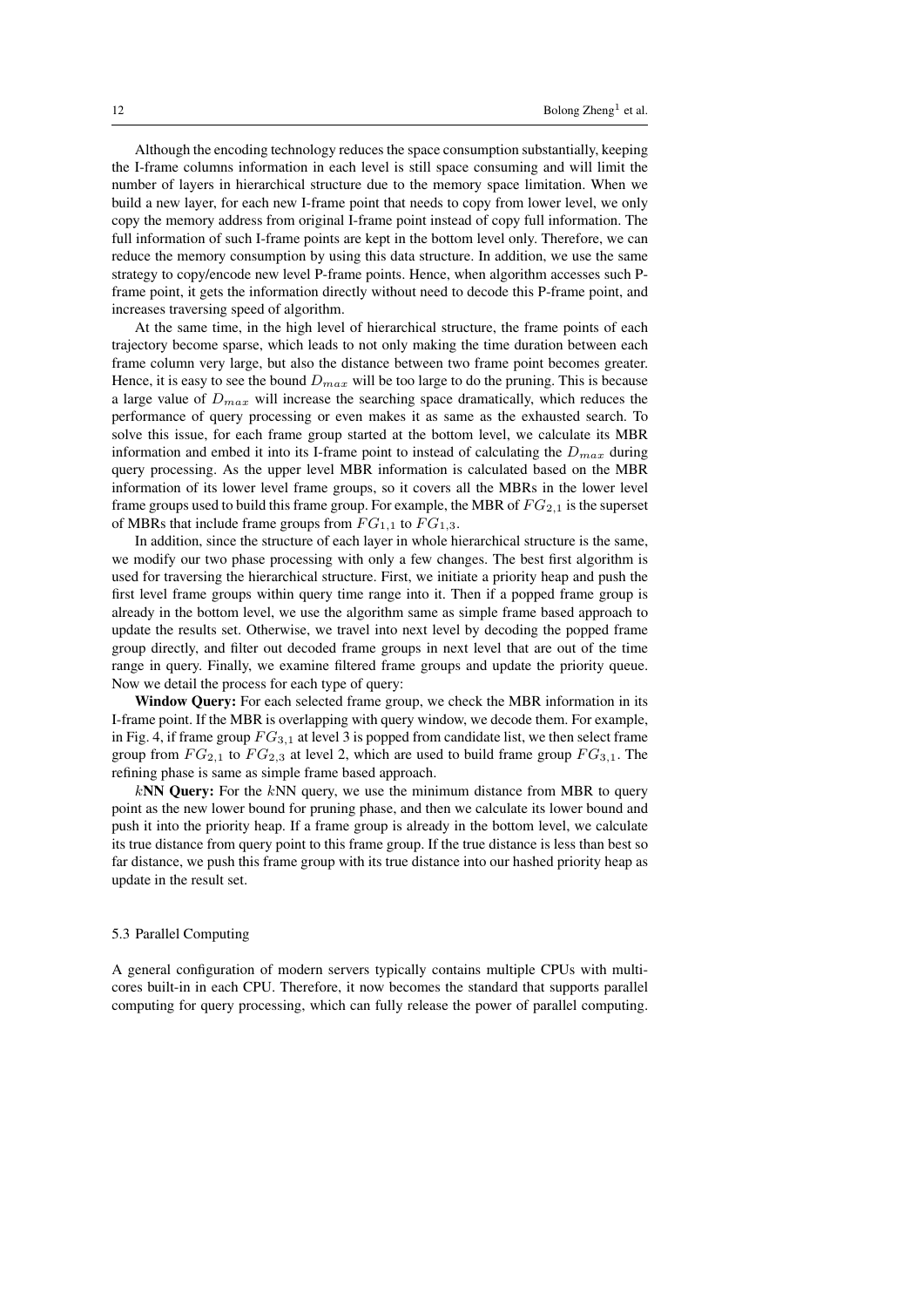The problem of paralleling query processing is like a divide and conquer problem, for instance, how to divide a query into sub-queries to send to different threads and how to combine the sub-results into final result. Based on the advantage of I/P frame data structure, where each frame group is highly independent and "share nothing" with each others, the divide and conquer process is simple, and very stable. First, we create a thread pool to manage threads. Then we assign each frame group column into different threads to process and push results to the queue. Afterwards, we do parallel decoding to get the next level frame groups from popped frame group and assign them into different thread. In each single thread, we run the algorithm proposed in hierarchical frame based approach to check and keep traversing strategy. Finally, we merge the results from each single thread. Now we detail our approach for parallel window query, and parallel kNN query.

**Window Query:** To store the results in parallel, we create an  $array[x][y]$  to organize the result trajectories; and each  $array[x]$  represents a result trajectory and each  $array[x][y]$ represents a sample point of a result trajectory. If a thread finds its results containing new trajectories (new IDs), it creates new arrays in this array. When creating the new array for a new result, this thread locks this object to block new array creation request from other threads until finished, which is to avoid creating multiple arrays for one trajectory.

kNN Query: The challenge of parallelization kNN query is that the value of the best so far (the minimum distance from current candidate trajectory to query point) needs to keep updating efficiently to shrink the spatial search area during query processing. Therefore, during query processing, each single thread uses the current best so far value for pruning and returns a new trajectory id with its distance if any better candidate is found. Once a single thread finds a better candidate, it first applies a lock on both the best so far variable and the hashed priority queue. Then, this thread updates the best so far value if the distance of this candidate is better than current value, and updates the hashed priority queue. At the end, this thread releases the locks and sends a signal to system to wait for assigning next frame group. System continues assigning frame group(s) to free threads in the thread pool until all the frame groups in the candidate list are investigated.

#### 6 Trajectory Similarity Search

In this section, we first introduce the problem definition of trajectory similarity search, which considers both spatial and temporal information in Section 6.1. Then, we discuss the algorithms for processing the trajectory similarity search on the I/P frame structure in Section 6.2.

### 6.1 Problem Definition

The general definition of trajectory similarity search is that given a query trajectory, the algorithm will find trajectories in trajectory database, which are similar with query trajectory (i.e., the similarity between query trajectory and result trajectories are high). In general, the similarity is calculated based on the distance between query trajectory and the trajectories in database, and the distance is calculated by similarity measures such as DTW (Dynamic Time Warping) [4, 46] and LCSS (Longest Common Subsequence) [43, 44] etc. However, this general definition is not suitable for the large scale trajectory data. There are two major issues, the first is that a trajectory may contain several months or even several years records for only one moving object. In practical, most similarity trajectory analytic tasks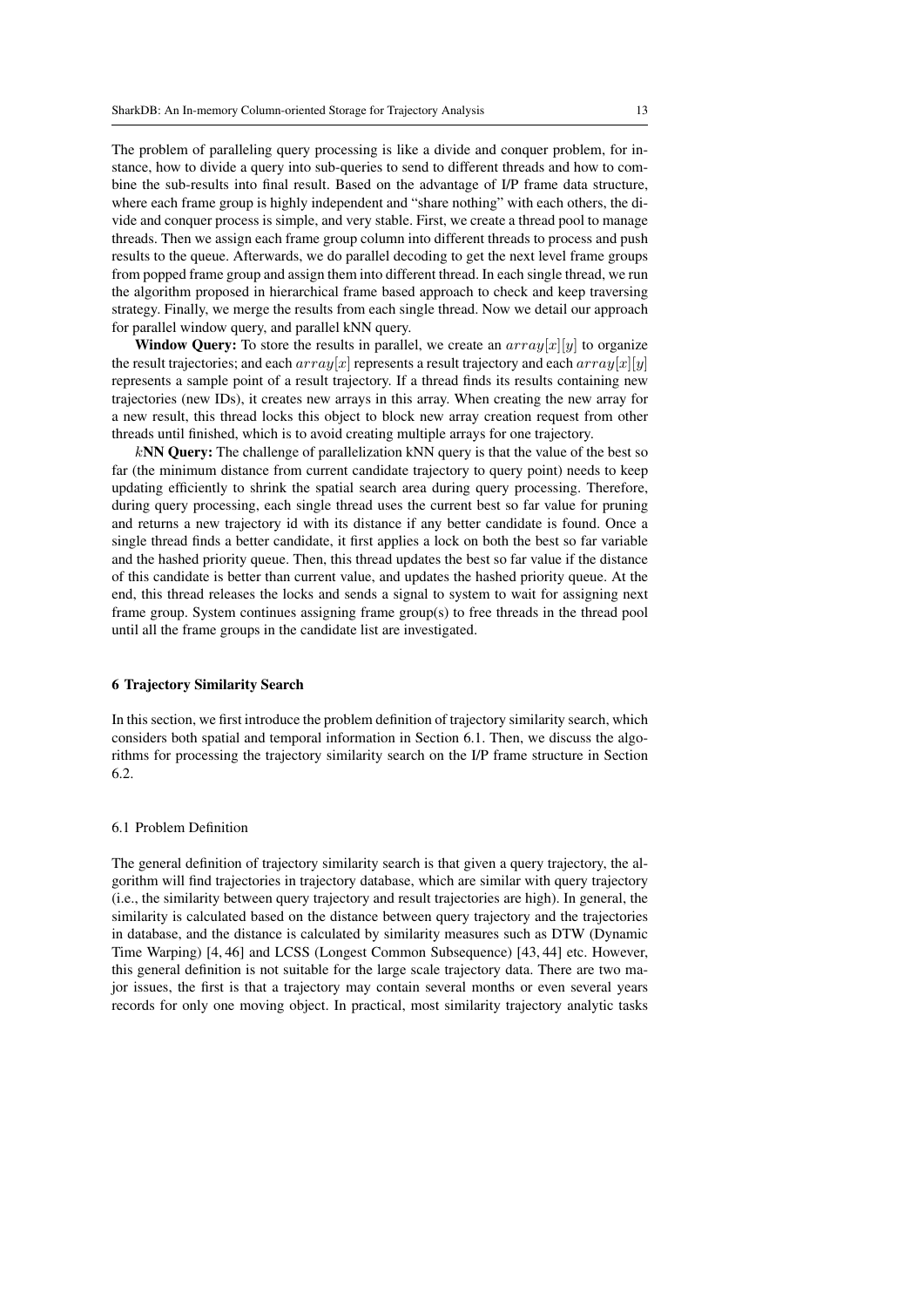are focusing on particular time period, for example, finding the different pattern of traffics between the peak time and off-peak time everyday. Therefore, the traditional trajectory similarity search cannot return useful results for such trajectory analytic tasks when using large scale dataset. In addition, another issue is about the variable length of trajectory data. As we discussed before, the length of each trajectory in database is different. For example, if we compare the similarity between a two hours trajectory and a two months trajectory, it does not make any sense for similarity analysis. To solve these two issues, we extend and refine the definition of trajectory similarity search in the following, where we assume all of the trajectories are frame encoded.

**Definition 3** (Trajectory Similarity Query) Given a time period  $[HS, HE]$ , a query trajectory  $T_q$  and a threshold  $\alpha$ , a trajectory similarity query is to find a set of trajectory segments  $T_iS_j \in T_i$ , where the length of  $T_iS_j$  equals  $T_q$  and  $T_i$  is the original trajectory in trajectory database. Meanwhile, for each frame point  $p_m^j \in T_iS_j$  and  $p_m^q \in T_q$ , the distance  $d(p_m^j, p_m^q) < \alpha$ , where  $1 \leq m \leq l$  and l is the length of  $T_q$ , and we call trajectory segment  $T_iS_j$  matches  $T_q$ . Moreover, the time duration of both  $T_iS_j$  and  $T_q$  must be within given time period  $[HS, HE]$ .



Fig. 5 Similar Trajectory

Consequently, we do not use the minimum distance between two trajectories (i.e., the minimum distance of sample point pairs) to measure the similarity between two trajectories, since such measures are point based measures and cannot reflect the similarity between two trajectories. For instance, as Fig. 5 shows, the trajectory  $T_1$  is similar with  $T_q$ , however if we use the minimum distance to measure the similarity, the  $T_2$  will be considered more similar than  $T_1$  with  $T_q$ , since the minimum distance between  $T_2$  and  $T_q$  is less than  $T_1$  and  $T_q$ . Therefore, this is the reason why we compare the distance for each point pair to make sure the result trajectories segment is similar with query trajectory practically. That means if a trajectory segment TS is similar to  $T_q$ , the distance from  $p_1^{\text{TS}}$  to  $p_1^q$  must be less than  $\alpha$ and the distance from  $p_2^{TS}$  to  $p_2^q$  must be less than  $\alpha$  and so on. Based on this measure, the trajectory  $T_1$  now is selected as a result and  $T_2$  is not, since the distance between  $p_2^q$  and  $p_2^2$ and the distance between  $p_4^q$  and  $p_4^2$  are larger than  $\alpha$  (the  $\alpha$  is shown as the circle).

We give more examples in Fig. 6, assuming we have a trajectory  $T_1$  and a query trajectory  $T_q$ . For similarity query, we set the time period [HS, HE] from  $t_1$  to  $t_7$  and the threshold is  $\alpha$ , where  $HS = t_1$  and  $HE = t_7$ . For trajectory  $T_1$ , we can see that a subtrajectory from  $p_1^1$  to  $p_3^1$ , which denotes as  $T_1S_1$ , and another sub-trajectory from  $p_5^1$  to  $p_7^1$ , which denotes as  $T_1S_2$ , are match the query trajectory  $T_q$ . Therefore, both trajectory segments  $T_1S_1$  and  $T_1S_2$  are selected as the results for trajectory  $T_1$ . Moreover, if we change the time period from  $t_1$  to  $t_5$ , although the sub-trajectory  $p_5^1$  to  $p_7^1$  matches the query trajectory, the timestamp of  $p_6^1$  and  $p_7^1$  is out of the given time period. Hence, the sub-trajectory  $T_1S_2$  cannot be returned as a result.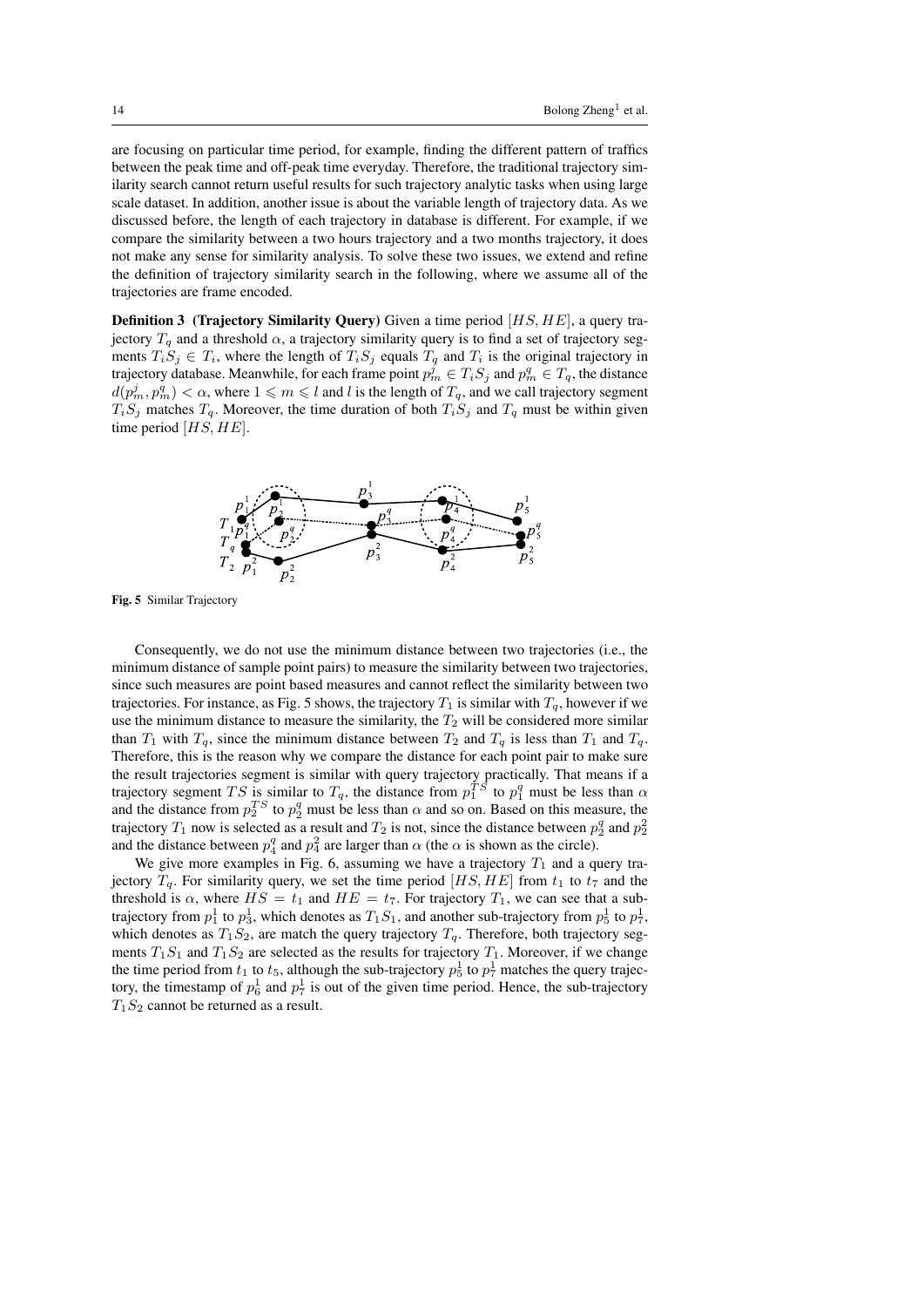

Fig. 6 Example of Similar Trajectory

### 6.2 Query Processing on I/P Frame Structure

The naive way to solve this query is to decode the trajectory from frame structure first, and then find the results directly. It is easy to see that this naive solution is not an efficient way to process this query and does not utilize the advantages of the frame structure as well. Therefore, to keep the efficiency of the trajectory similarity search on the frame structure, we need to solve three challenges. The first challenge is to prune the unnecessary the trajectories (i.e., frame groups) effectively and efficiently, which means decoding frame should be avoided in pruning processing as it will cost extra running time. To calculate the actual distance, the candidate frame groups need to be decoded to original sample point. In this case, it raises the second challenge, which is required to decode the frame to original sample points very quickly. The last challenge is to find the trajectory segments from candidate trajectory set efficiently. Hence, to solve these challenges, we propose a novel method, which includes three phases, pruning, decoding and searching. We discuss our three-phases method in the following:

#### *6.2.1 Sliding Window based Approach*

In order to prune the frame groups and process the trajectory similarity search, we first synchronize the query trajectory by using trajectory calibration techniques [41], if the query trajectory does not come from the same dataset. This is because, if the trajectories are heterogeneous, the similarity measure may suffer the accuracy problem, which is discussed in [41]. After the query trajectory is calibrated, we select frame groups that are within a given time period, and start the first phase of query processing, which is the pruning phase.

In the pruning phase, we can use the maximum moving distance  $D_{max}$  to prune the frame group. So, we only need to test the I-frame point first. If the minimum distance between I-frame point and query trajectory is larger than  $D_{max} + \alpha$ , it means this frame group does not contain any sample point and its distance to any point in query trajectory can be smaller than  $\alpha$ , then we can prune this frame group safety. After all of frame groups are scanned, the filtering processing is executed on these candidate frame groups.

In the filtering process, we sort the candidate frame groups by trajectory ID. After that, we can get the length of each continuing frame group (i.e., number of sample points) and compare with length of query trajectory. If the length of a continuing frame group is less than the length of query trajectory, these frame groups can be filtered out, since their previous frame group and next frame group have been pruned. For example, assuming a trajectory contains 5 frame groups from  $FG_1$  to  $FG_5$  and n is set to 8. After the pruning process, the frame group  $FG_1$  and  $FG_5$  are pruned, the rest of frame groups  $FG_2$ ,  $FG_3$  and  $FG_4$  are put into candidate set. In this filtering process, we calculate the total length of  $FG_2$ ,  $FG_3$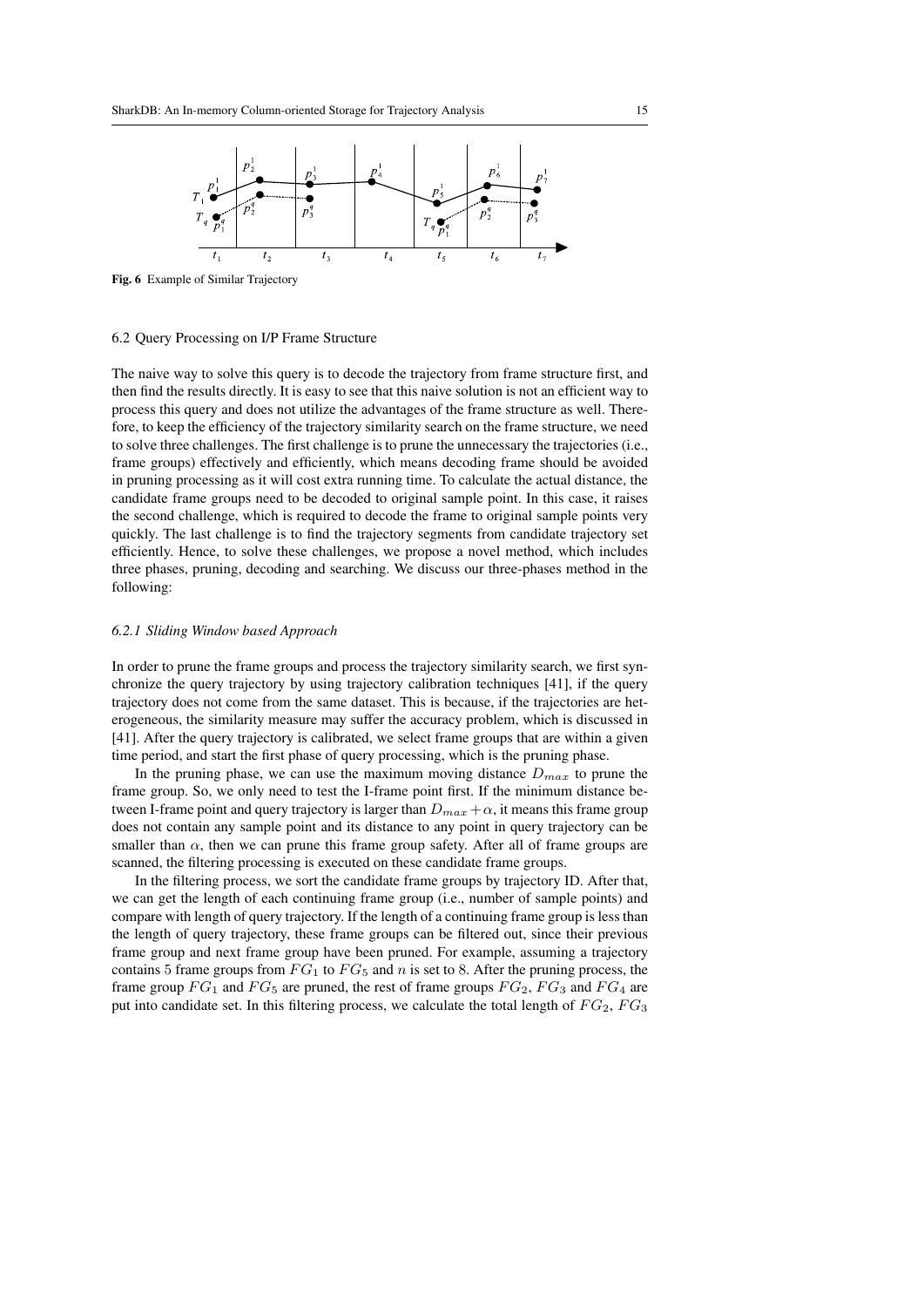and  $FG_4$  (i.e., the sample points that these frame groups contains). If the total length of these frame groups is less than length of query trajectory, we can filter out the frame group  $FG_2, FG_3, FG_4$  directly as they cannot contain the result trajectories.

In the decoding step, we can decode the candidate frame groups directly to re-construct the candidate trajectories. Then, we move to the searching phase. In order to find the exact similar trajectory segments, we use a sliding window to check each candidate trajectory segment. The size of the sliding window equals to the length of query trajectory. During query processing, for each candidate trajectory, we move this window among this trajectory, and calculate the actual distance of each point pair to check whether there is a segment of candidate trajectory that meets the requirement. For example, we first test the trajectory segment, which is contained in the window, and then we slide the window into the next point to repeat the computation task again. We keep the sliding window moving until it reaches the end of the trajectory. If there is more than one possible result such as the trajectory segment from  $p_4^1$  to  $p_6^1$ , and another trajectory segment from  $p_5^1$  to  $p_7^1$  both meet the requirement with query trajectory as Fig. 7 shows. In this case, we calculate the average distance from query trajectory to each trajectory segment and select the one with minimum average distance. In this example, trajectory segment from  $p_4^1$  to  $p_6^1$  is returned as result. Otherwise, if two trajectory segments are not connected, then both segments are returned as the final results.



Fig. 7 Example of Connected Trajectory

However, this algorithm still has some drawbacks. First of all, the boundary value  $D_{max}$ could be very large if  $n$  is large, which can cause the low performance of pruning phase, while the searching space is now very large. The second is that the decoding phase still needs more optimization to reduce the processing time. In the last, using sliding window is timeconsuming. This is because, in most cases, the length of query trajectory is much shorter than candidate trajectory, which means the time complexity of search phase is  $O(ab)$ , where a is the length of candidate trajectory and  $b$  is the length of query trajectory. Therefore, this algorithm needs further optimization to improve the performance.

### *6.2.2 MBR based Approach*

As we discussed before, each frame group has been embedded into the MBR. Therefore, in the pruning phase, we calculate the MBR information of query trajectory firstly. And then we use the minimum distance between MBR of query trajectory and MBR of each frame group as the new boundary value, which is also combining with  $\alpha$ , to prune the frame groups. Using MBR information can improve the performance significantly as it will reduce the search space a lot. Meanwhile, we can also invoke parallel processing on filter phase, since each frame group is independent that it is the one of advantage of the frame structure. Following by this, each frame group can be assigned to a different thread to check the bound value. In addition, the filter step still remain the same, since it can be done very quickly.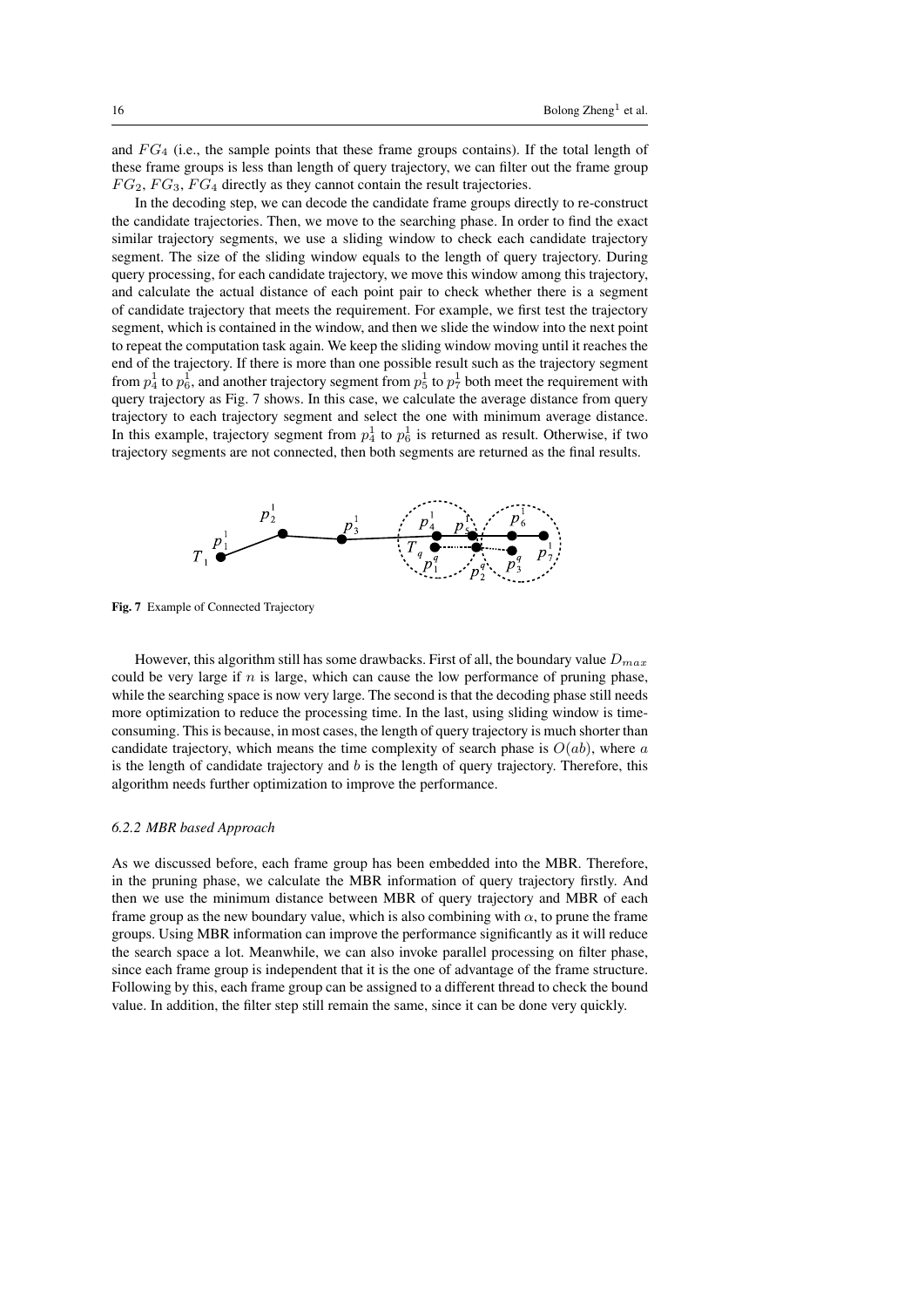In the decoding step, we can also invoke parallel processing to further accelerate the speed of decoding. Based on this, each frame group will be assigned into different threads for decoding. To continue improving the performance of searching phase, we utilize the benefits of the frame structure. As all of the trajectories are synchronized, we can transform trajectories as a text, and each frame point (i.e., trajectory sample point) in that trajectory is considered as a word. Therefore, if the distance between two sample points is less than  $\alpha$ , these two points can be looked as the same word. Moreover, it allows us to use the text similarity measures to do the similarity search on trajectory. The text similarity searching has been extensively studied, we decide to use KMP algorithm [25]. There are two advantages that we use KMP to do similarity search, the first is the KMP algorithm is easy to extend to support the distance calculation, the second is the time complexity of KMP algorithm is linear  $O(a + b)$ , where a is the length of candidate trajectory and b is the length of query trajectory. Hence, it is better than sliding window computation.

#### 7 Experiments

In this section, we conduct extensive experiments on real trajectory datasets and a synthetic trajectory dataset to study the performance of the proposed data structure and query processing methods.

### 7.1 Experimental Setup

We use two real world taxi trajectory datasets (A: Beijing, B: Nanjing), which are collected by a third party cooperation and cannot be open published due to a confidentiality agreement. Similarly, for testing the influence of heterogeneous trajectory dataset in our system, we generate a synthetic trajectory dataset; and the sampling rate distribution will be based on normal distribution with different mean and standard deviation of sampling rate. The results are discussed in Section 6.3. The detailed statistics of the datasets are given in Table 4, where the last column indicates the percentages of raw sample points in the datasets after interpolation for default value of time interval for frame.

|  | Table 4 Trajectory Dataset |  |
|--|----------------------------|--|
|--|----------------------------|--|

| Dataset   | # Sample Points | # Trajectories | Size      | % Raw Sample Points |
|-----------|-----------------|----------------|-----------|---------------------|
| Dataset A | 0.7 billion     | 243.194        | 14.6 GB   | 81.7%               |
| Dataset B | 80 million      | 28,784         | $2.52$ GB | 81.7%               |
| Synthetic | 3 billion       | 729.582        | 80GB      | 76.4%               |

We compare the time cost of the proposed column-oriented data structures against the row-oriented data structure. The row-oriented data structure is segmenting the trajectory and storing them in-memory, which is implemented by ourselves and called segmented trajectory database. In the segmented trajectory database, a trajectory is split into small segments, and each segment contains a fixed number (or no more than a fixed number) of sample points. Each segment is described as a MBR, which also includes its start time and end time to speed up the query processing. For number of sample points in each segment, we experimented with different values, and finally chose 50, which achieves the best performance in our experiments. Moreover, we also have tried to use R-tree. However, it costs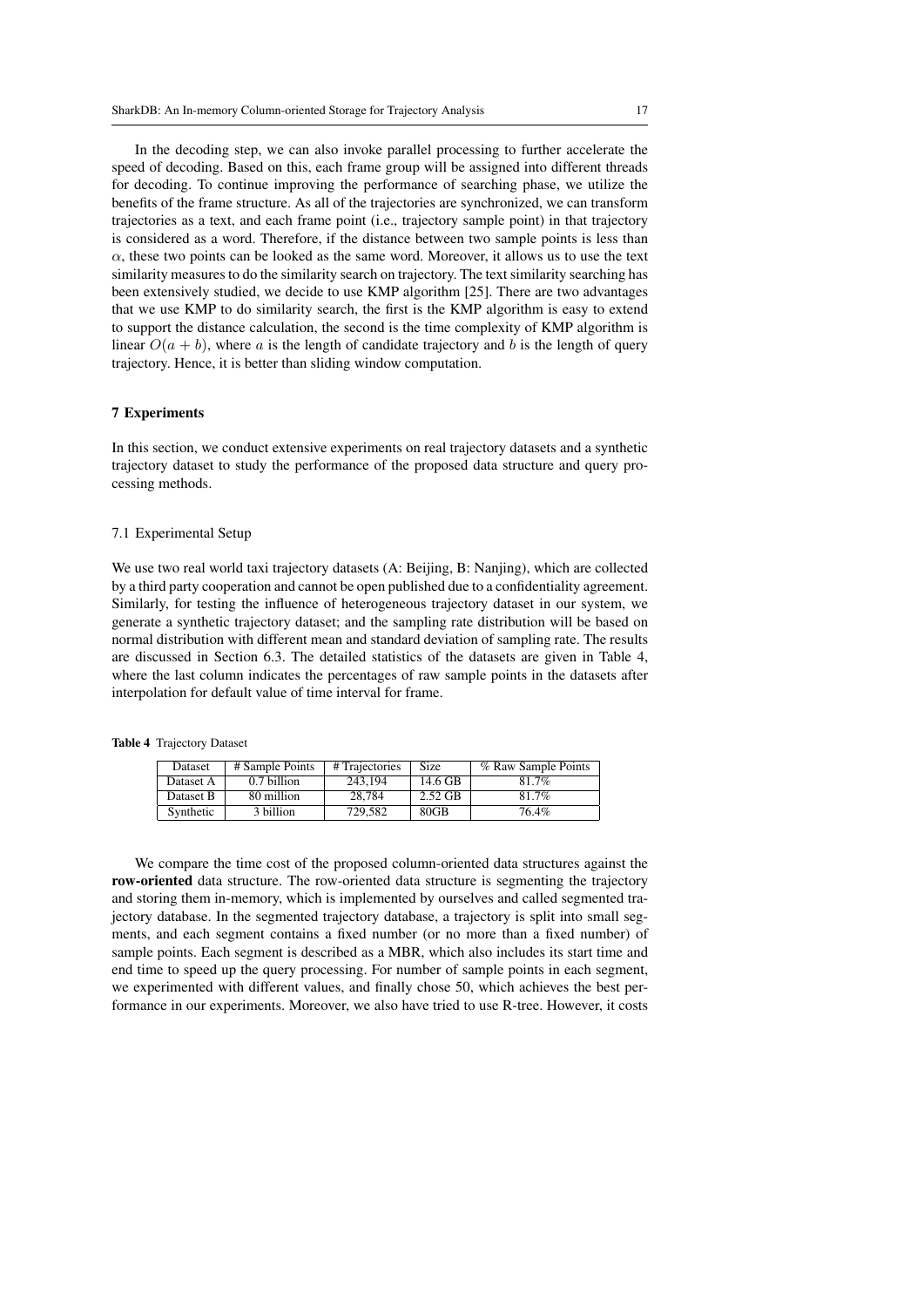much more additional main memory compared with our method, thus we do not discuss it in experiments.

Table. 5 shows the default value and the range of each parameters. Due to the space limitation, we only examine the kNN query with  $k = 5$ , since we are more interested in how length of time interval of query can affect the performance. The  $T_s$  is the sampling rate of the trajectory datasets, so  $2T_s$  means the time interval of each frame is two times with trajectory sampling rate. The default value of time interval for frame is  $T_s$ , which is to avoid the accuracy issue to make a fair competition with baseline method. For our hierarchical based approach, we set the building stop condition as equal to the time duration of each frame group when it reaches average length of trajectory. Meanwhile, we use 10 cores for parallel model testing. For each set of experiment, we generate 100 queries and calculate the average running time. Each query is generated randomly with selected value of parameters. All the algorithms including segmented trajectory database are implemented in Java and run on a sever with two Intel 8-cores CPUs and 192GB memory.

#### Table 5 Parameters Setting

| Parameter                      | Default Value | Range           |
|--------------------------------|---------------|-----------------|
| # frames per frame group $n$   | 16            | $8 - 32$        |
| time interval per frame        | $T_s$         | $1/4T_s - 3T_s$ |
| area of spatial window $(AS)$  | 3%            | $1\% - 11\%$    |
| length of time interval $(TI)$ | 3h            | $1h - 11h$      |

#### 7.2 Performance Evaluation

#### *7.2.1 Frame Storage Evaluation*

In this section, we compare the different performance between segmented trajectory database, frame storage, I/P frame storage and cache-aware I/P frame storage on real world datasets. To minimize the effect from query processing approach, for I/P frame storage and cacheaware I/P frame storage, we only use the simple frame based approach; for frame storage, we apply sequential searching on each frame column.

Performance of Window Query We first evaluate the efficiency of these four approaches with different window radius with default time interval. The results are shown in Fig. 8, we can see that the performance of column-oriented based data structure are very stable. This is because the main cost of query processing in column-oriented based data structure is searching on the I-frame columns; and the number of I-frame columns that need to be searched are fixed since the time interval of queries are the same in this experiment. Hence, the performance of I/P frame storage is better than frame storage, since less I-frame columns need to be searched. Moreover, the cache-aware I/P frame storage optimizes the decoding performance, so it gets the best performance. Then, we conduct another experiment by changing the size of time window of each query, the results are also shown in Fig. 8. Based on results, we can see that the length of time interval is the main factor that can affect query performance, especially for column-oriented based data structure, since the length of time intervals decide how many frames need to be searched in I/P frame based storage.

Performance of kNN Query We investigate the query performance with regard to the length of time interval for each query. The results are shown in Fig. 9. Similar to window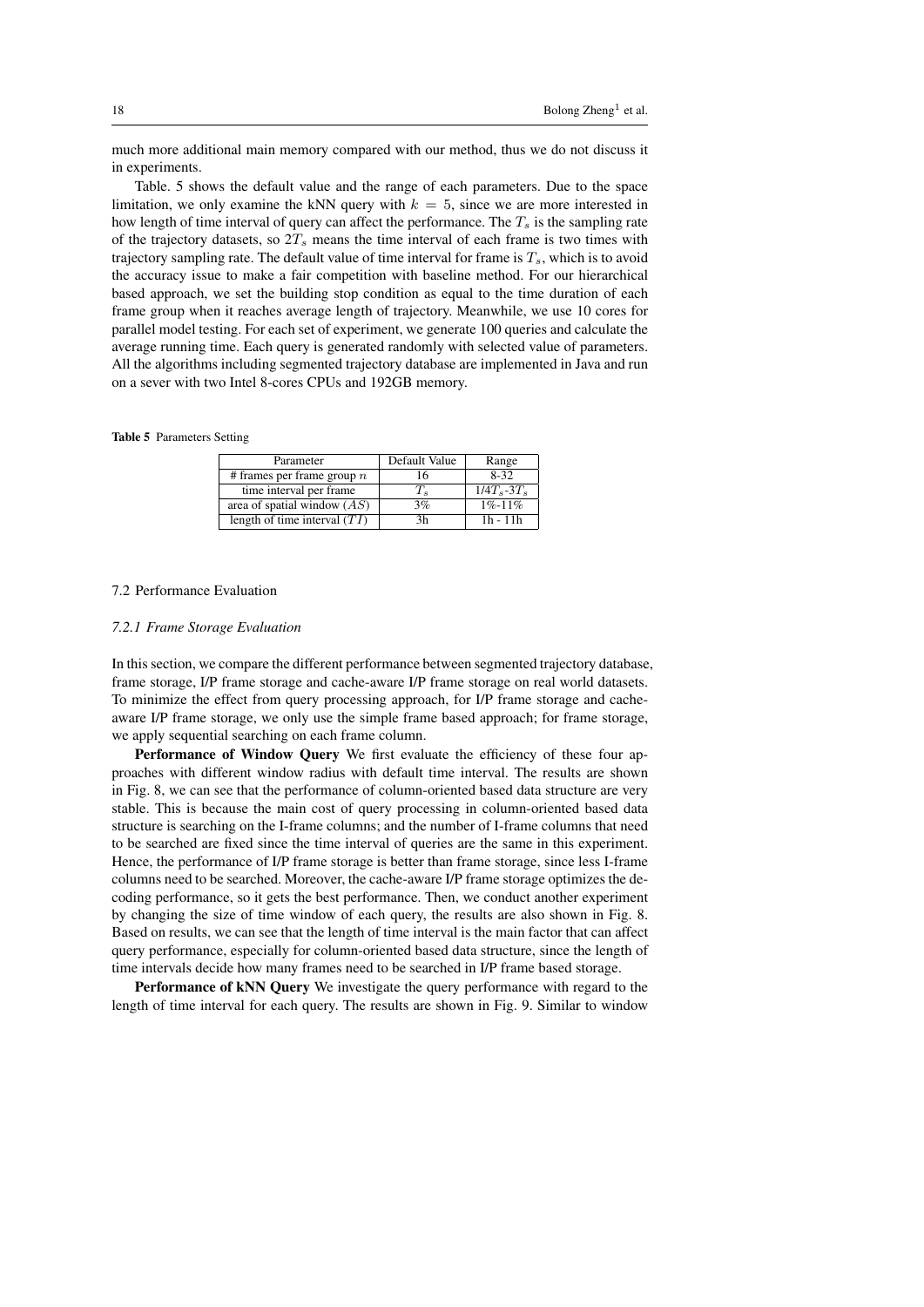

Fig. 8 Performance of Window Query in Frame Storage Evaluation

query, the length of time interval of each query is also the main factor to affect query performance. Moreover, different to window query, the kNN query needs to investigate more frame points to get the final answers. Therefore, for I/P frame based storage, the cost of decoding P-frame points can also be much larger than window query. At the same time, the cache-aware I/P frame storage can reduce the decoding cost as it is optimized for CPU cache to increase decoding performance. Hence, the cache-aware I/P frame storage is much faster than I/P frame storage, when compared with window query. Finally, we can see that the I/P frame storage can improve the performance to at least 10 times faster than row-oriented database.



Fig. 9 Performance of kNN Query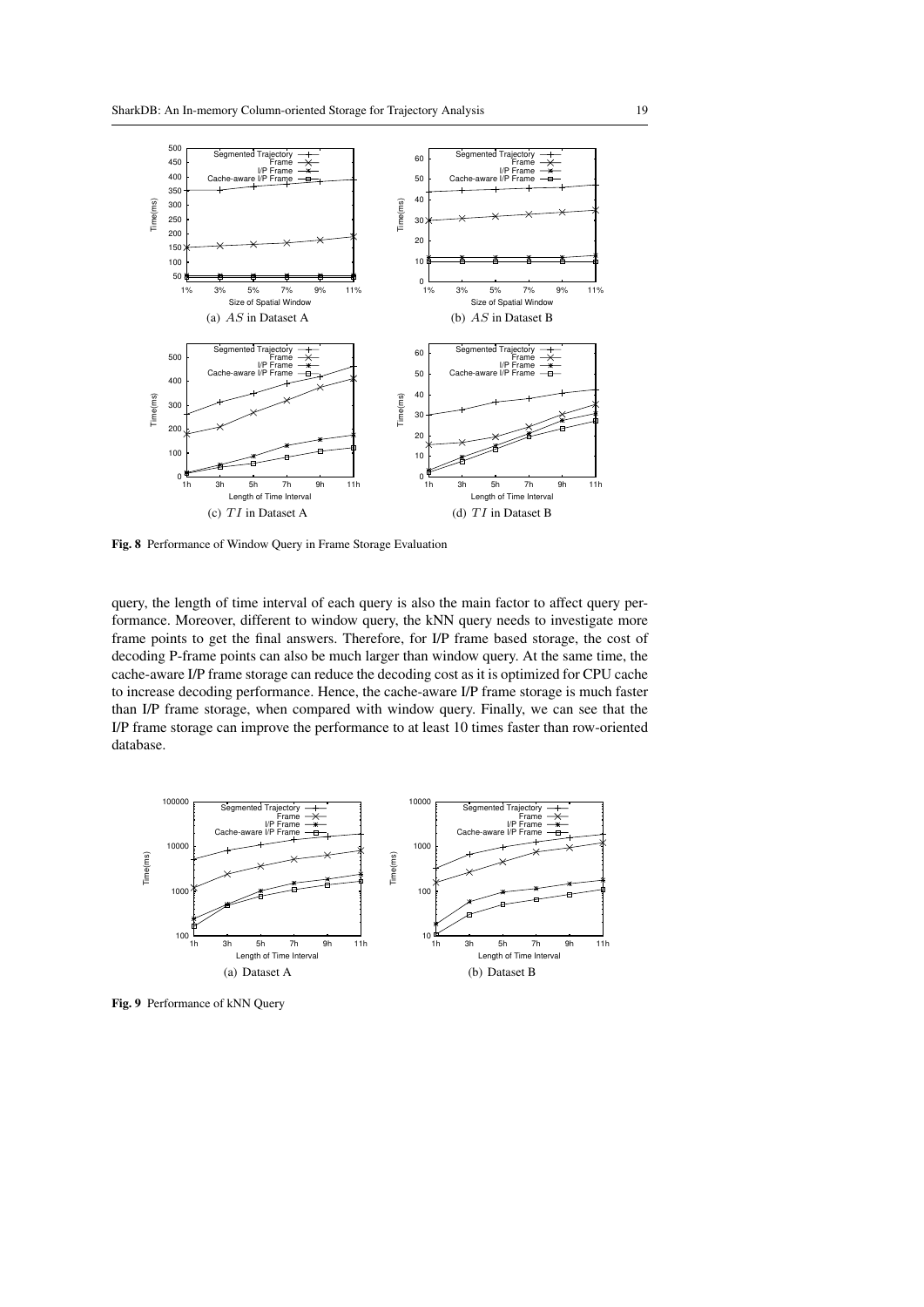Effect of Frame Rate Next we study the query performance when the frame rate is varying. We use the running time of kNN query on the dataset A as the measurement. As the frame rate will cause the same effects in the three frame storages, we only examine the cache aware I/P frame storage. The results are present in Fig. 10. Without considering the accuracy, the experiment with parameter setting  $3T_s$  has the best performance since the size of whole dataset has been reduced significantly. In addition, the increasing frame rate will make the distance between two sample point longer and increasing search area of each frame group. Therefore, it causes more candidate frame groups to be pushed into candidate list and reduce the performance in the refining phase.



Fig. 10 Effect of Frame Rate

Effect of Number of Frames for each Frame Group Finally, we evaluate the query performance with different  $n$ . We use the same measurement method as the effect of frame rate. The running time is reported in Fig. 11. As frame storage do not have frame group structure; and both I/P frame storage and cache-aware I/P frame storage use the same frame group structure, we also only examine the cache-aware I/P frame storage. We can find the performance is increasing when the number of  $n$  is increasing. This is because, in the query processing on P-frames, the system can access the P-frame points directly without need to search the P-frame columns and send to CPU to decode, which can reduce the search time and increase the performance. Meanwhile, the system can get more benefits for the compression technical, which can reduce the consumption of memory bandwidth.



Fig. 11 Effect of Number of Frames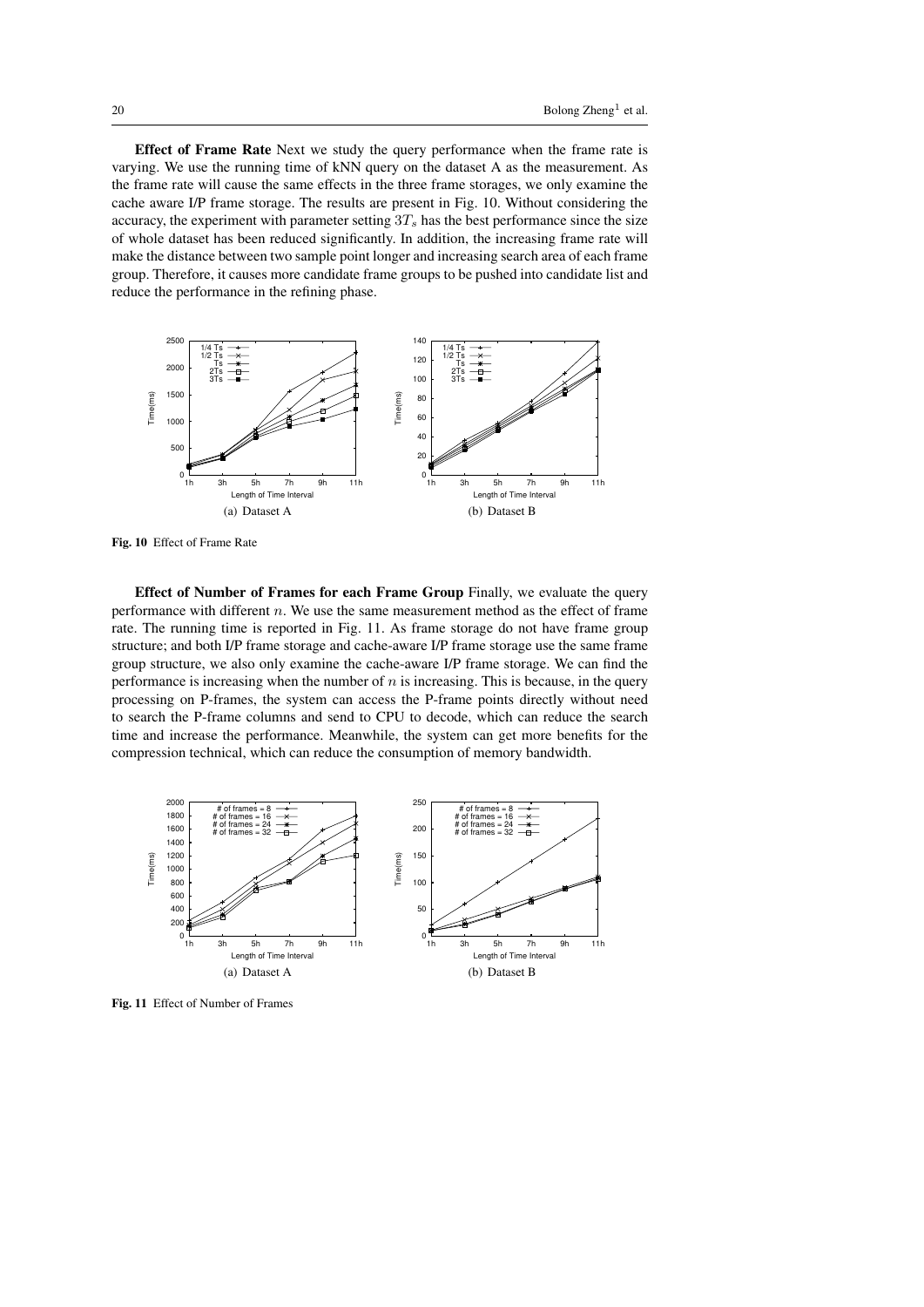#### *7.2.2 Query Processing Evaluation*

In the next set of experiments, we look at the different performance of our query processing approaches, which are simple frame based approach, hierarchical frame based approach and hierarchical frame based approach with parallel computing. We will test the performance of window query and kNN query.



Fig. 12 Performance of Window Query in Query Processing Evaluation

Performance of Window Query Similar to previous experiments, the results are illustrated in Fig. 12. Without surprise, the hierarchical frame based approach is better than simple frame based approach, which shows using the hierarchical structure and MBR can reduce the search space significantly. On the other hand, the parallel computing technology can improve the performance when the time interval is increasing. This is because, the overhead cost of parallel computing is more than single thread, since it has to create a thread pool to manage the threads at beginning, which leads to lower increase if the investigated I-frame columns are small (i.e., in the short length of time interval). But this overhead cost is constant, so the parallel computing approach can achieve large increasing of performance when the search space is large.

Performance of kNN Query We now evaluate the performance of kNN query with changing the length of time interval, which is shown in Fig. 13. We can see the hierarchical frame based approach can improve the performance around 30%. As the kNN query needs to investigate more frames, the parallel computing approach boosts the performance close to the theoretical performance improvement, which is near 10 time faster compared with single thread.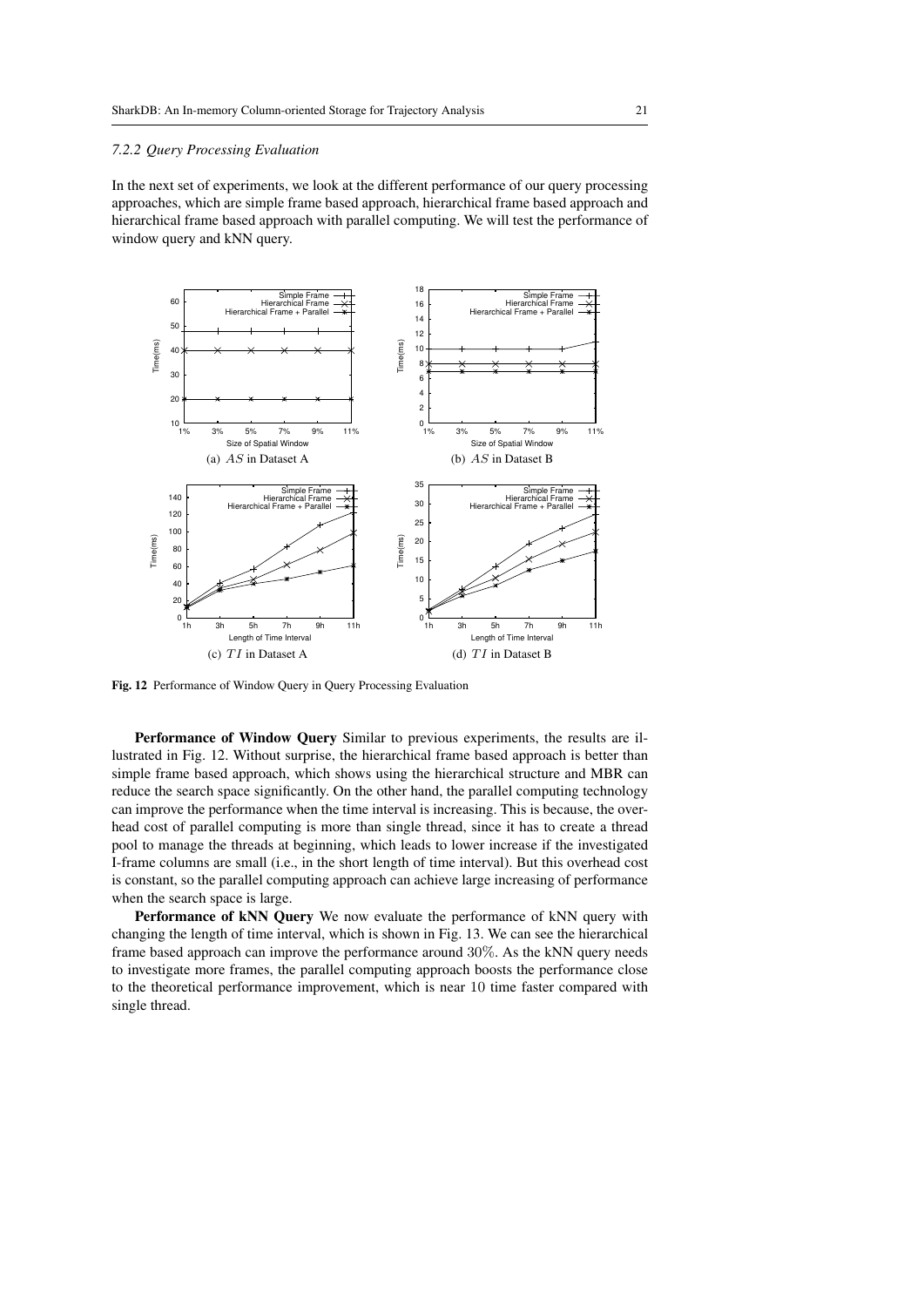

Fig. 13 Performance of kNN Query



Fig. 14 Scalability

Scalability Evaluation We also evaluate the scalability of all the approaches under two queries/operations. To achieve this, we random select trajectories in the dataset A with different number from 70k to (approx.) 243k. Therefore, when we increase the number of trajectories, the density of trajectory in certain area (i.e., the area is covered by whole trajectory dataset) also be increased to the higher value. The running time is reported in Fig. 14. It is illustrated that the time cost of all three storages increase linearly/sub-linearly with respect to the size of dataset. Hierarchical frame based approach with parallel computing achieves the best performance in this experiment.

Parallel Computing vs. Single Thread We evaluate the performance of parallel computing compared with single thread, and also enlarge the number of cores to see the corresponding performance. In Table 6 we can see, when we enlarge the number of cores used for computing from 4 to 12, the boost rate increases from 2.5X to 8.39X.

| Table 6 Parallel Computing vs. Single Thread |  |  |  |  |  |  |
|----------------------------------------------|--|--|--|--|--|--|
|----------------------------------------------|--|--|--|--|--|--|

| Cores          | Parallel         | Single Thread | <b>Boost Rate</b> |
|----------------|------------------|---------------|-------------------|
|                | 534 ms           | $1342$ ms     | 2.5X              |
|                | 335 ms           | $1342$ ms     | 4 OX              |
| 8              | $192 \text{ ms}$ | $1342$ ms     | 7.0X              |
| $\overline{1}$ | $160 \text{ ms}$ | $1342$ ms     | 8.39X             |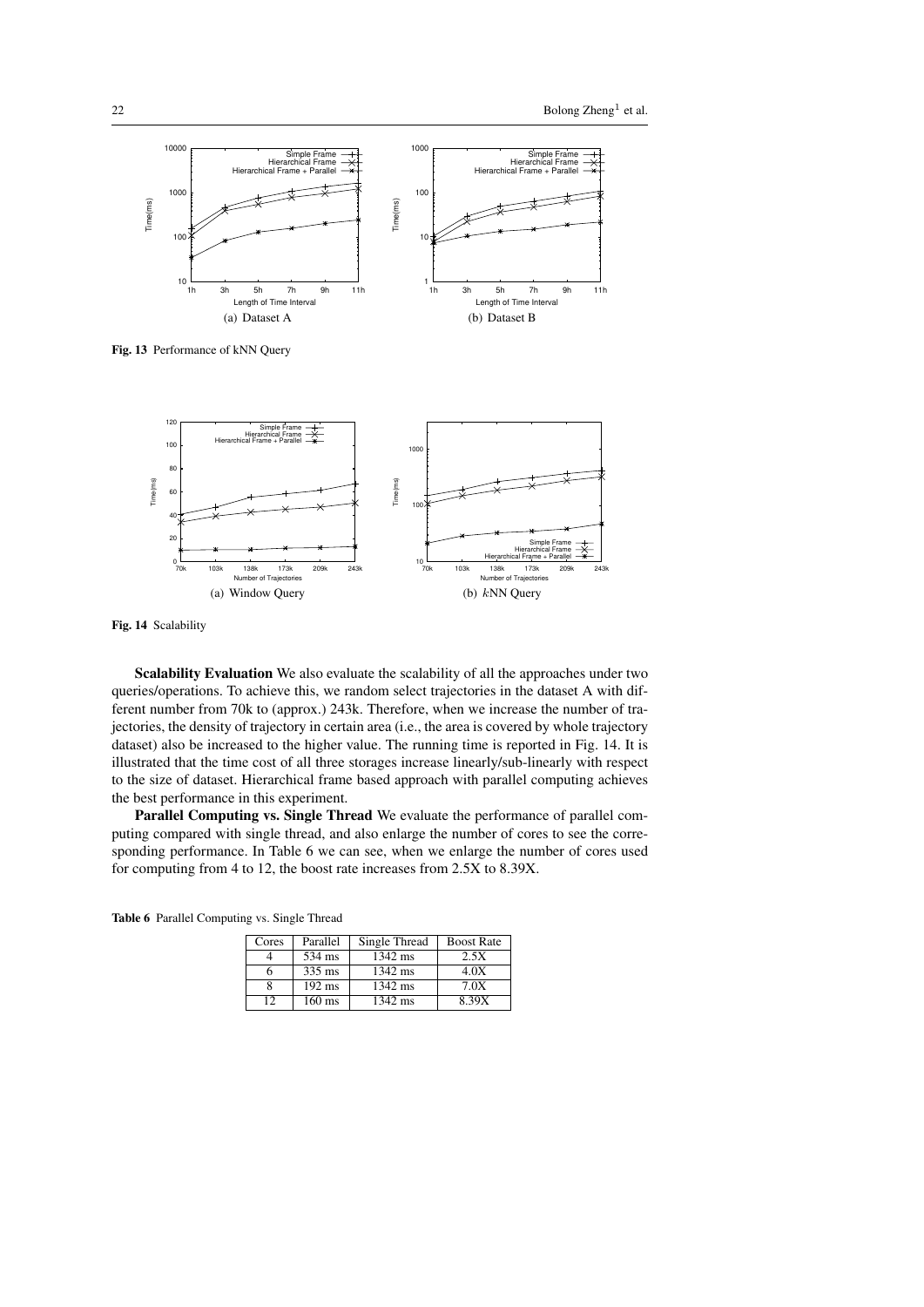#### *7.2.3 Accuracy and Compression Ratio Evaluation*

The accuracy testing is designed for frame storages particularly, as we mentioned above, time interval of each frame (i.e., frame rate) will affect the accuracy in frame encoding methods if time interval of each frame is larger than sampling frequency. At the same time, the compression ratio is calculated by the *size of encoded data in the memory* divided by the *size of original data in the memory*

Effect of Frame Rate We evaluate the accuracy by changing the time length of each frame. To measure the accuracy, we first randomly select 200 points; and find their kNN trajectories as ground truth, where  $k = 100$ . Then we use these points as the query points to do same query processing on the our approach. After we get the results, we use recall to measure the accuracy. For example, for a query point, its kNN ( $k = 5$ ) ground truth is  $1, 2, 3, 4, 5$ , and result of our approaches is  $1, 2, 3, 4, 6$ , and its recall is 80%. The results are shown in the Table 7 with the compression ratio. As expected, increasing time length of frame will cause a low accuracy rate, but the compression performance is increased in this case. Moreover, when the time length of each frame is less than sampling rate of trajectory, there is no improvement in accuracy, but the need for memory is increased.

|                     | Dataset A |       |        | Dataset B           |
|---------------------|-----------|-------|--------|---------------------|
| Time length         | Recall    | Ratio | Recall | Ratio               |
| $\overline{1}/4T_s$ | 100%      | 69.3% | 100%   | 69.3%               |
| $1/2 T_s$           | 100%      | 36.3% | 100%   | $36.\overline{3\%}$ |
| $T_{s}$             | 100%      | 18.3% | 100%   | 18.3%               |
| $2T_{\rm s}$        | 82%       | 11.2% | 86%    | $11.2\%$            |
| $3T_s$              | 76%       | 7.4%  | 77%    | 7.4%                |

Table 7 The results of Accuracy

Effect of Number of Frames for each Frame Group Then we investigate the compression ratio with regard to the number of frames in a frame group. The results are shown in Table. 8 for both datasets. We observe that for different value of n, definitely, the higher  $n$ is set, the higher compression ratio we can achieve. This is because increasing n will reduce the total number of I-frame columns in the whole storage system; and P-frame point costs much less than I-frame point.

Table 8 The Results of Compression Ratio

|           | $n = 8$  | $n=16$ | $n = 24$ | $n=32$ |
|-----------|----------|--------|----------|--------|
| Dataset A | 21.1%    | 18.3%  | $16.1\%$ | 15.0%  |
| Dataset B | $21.1\%$ | 18.3%  | 16.1%    | 15.0%  |

#### 7.3 Synthetic Trajectory Data Evaluation

The range of mean and standard deviation of sampling rates is shown in Table. 9. Meanwhile the range of sampling rate is from 30 seconds to 240 seconds during generation. Moreover, in this experiment, we set the frame rate equal to the mean sampling rate, and use the same settings (kNN query) as previous experiment for accuracy and performance testing.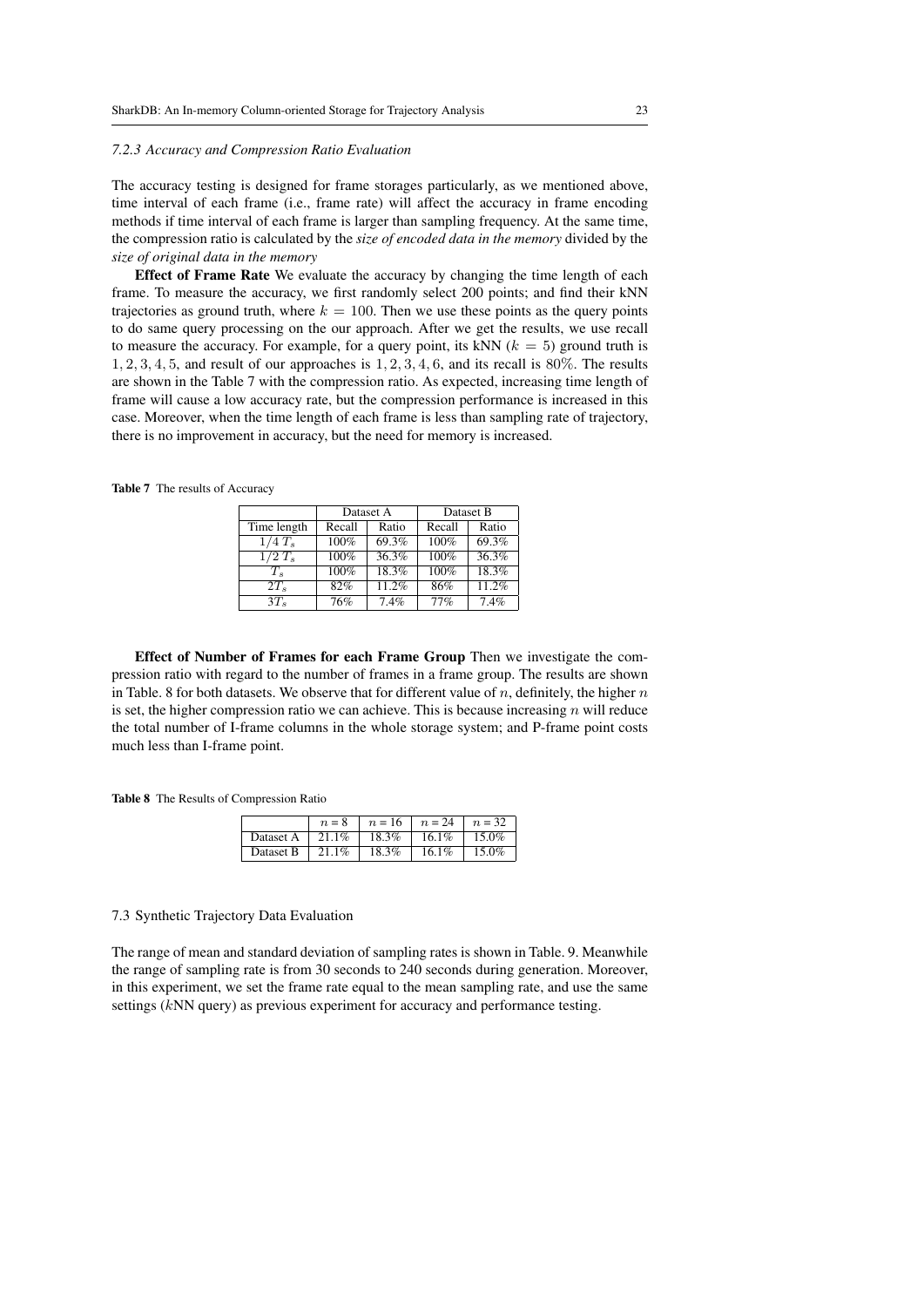Table 9 Synthetic Evaluation Parameters Setting

| Parameter                    | Default Value | Range    |
|------------------------------|---------------|----------|
| mean sampling rate (seconds) | 120           | 60-180   |
| standard deviation           |               | $5 - 25$ |

Effect of Standard Deviation Fig. 15(a) illustrates the effect of standard deviation of sampling rate. As we can see, the heterogeneous trajectory can cause an impact on accuracy of query processing, especially when the standard derivation is high. This is because, if sampling rate of a part of the trajectory is higher than mean sampling rate, some sample points will be removed during frame encoding. Therefore, the higher standard deviation, the more sample points will be removed. This case will decrease the accuracy rate, which is similar as the evaluation of effect of frame rate. However, we can see that our system has a good tolerance for low standard deviation. On the other hand, there is no effect on performance for different standard deviation since it does not affect the frame rate.

Effect of Mean Sampling Rates Fig. 15(b) shows the results of different mean sampling rates. We can find that performance is increasing with lower mean sampling rate, since less frame group columns will be scanned during query processing. This is because, the larger mean sampling rate has longer frame rate, which reduces the number of frame group column in a certain time period. In the same time, based on our evaluation settings, the smaller mean sampling rate can increase the accuracy. The reason is the smaller frame time interval in each frame, which means the number of sample points that need to be removed is lower than the larger frame time interval for high sampling trajectories.



Fig. 15 Synthetic Evaluation

### 7.4 Evaluation of Trajectory Similarity Search

In this section, we implement four algorithms with different processing strategies. We divided our algorithm into two main parts. The first part includes pruning phase and decoding phase and the second part includes calculation phase. The details of implemented algorithms are listed in the following Table.10, where  $S$  is denoted as single thread based algorithm,  $P$  is denoted as multi-thread based algorithm and  $RC$  is denoted as reconstructing algorithm (i.e., decoding algorithm). Moreover, we still use the same real world datasets for this experiment, and the additional parameters settings are listed in the Table.11.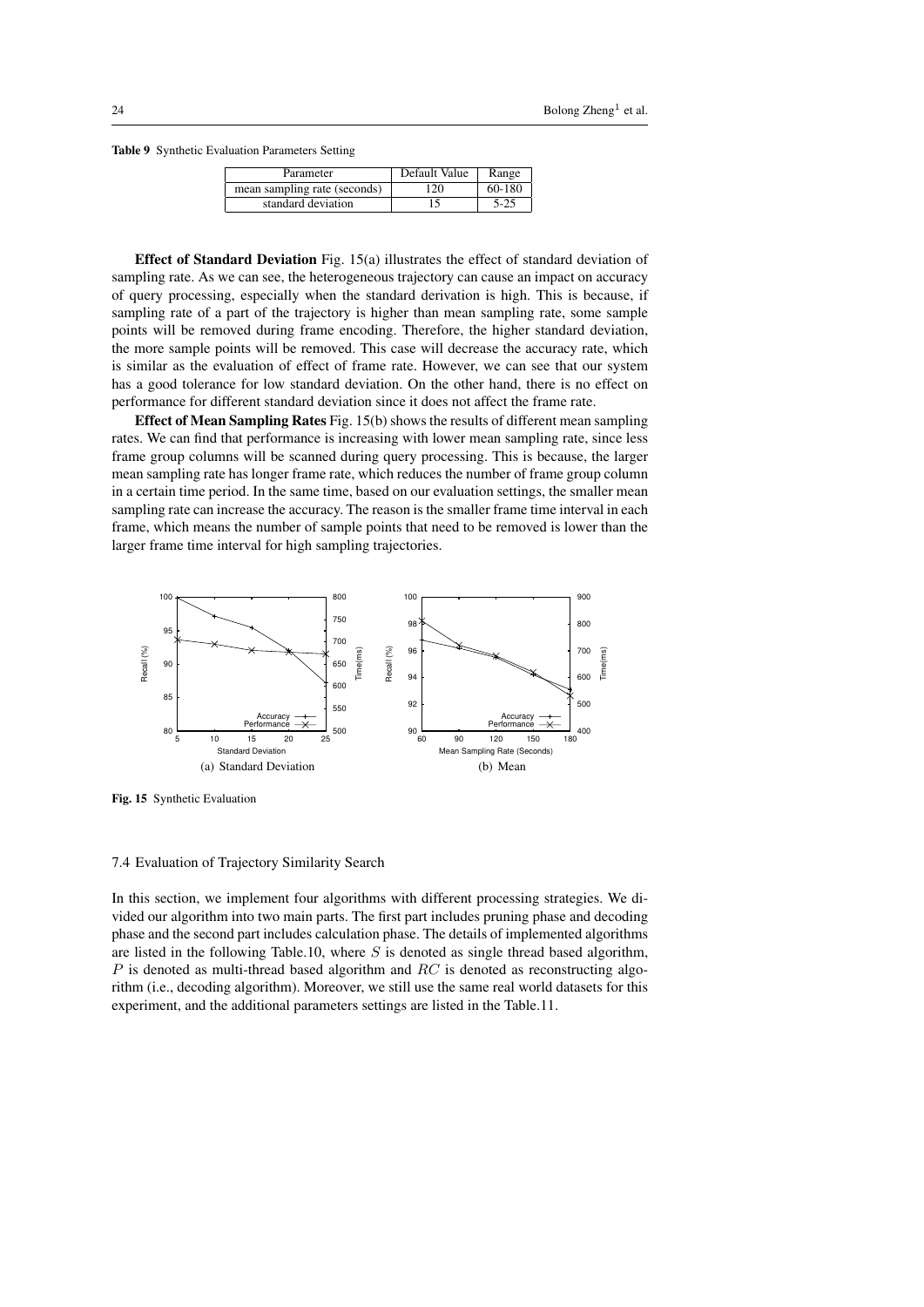Table 10 Implemented Algorithms

| Algorithm       | The First Part               | The Second Part |
|-----------------|------------------------------|-----------------|
| Naive algorithm | $S$ - $D_{max}$ + $S$ - $RC$ | Sliding Window  |
| S-MBR-KMP       | $S-MBR + S-RC$               | <b>KMP</b>      |
| P-MBR-SW        | $P-MBR + P-RC$               | Sliding Window  |
| P-MBR-KMP       | $P-MBR + P-RC$               | <b>KMP</b>      |

Table 11 Parameters Setting on Similarity Tests

| Parameter                   | Default Value | Range  |
|-----------------------------|---------------|--------|
| # simple points of query    | 150           | 30-330 |
| length of $\alpha$ (meters) | 100           | 50-300 |

Effect of Query Time Interval The query time interval is a main factor that can affect the performance of query processing. The results of these algorithms are shown in Fig. 16 for both datasets. The running time of naive algorithm is increasing very fast while the duration of query time is increasing, since the longer query time will require more frame groups (i.e., more sample points) that need to be tested. The performance of single thread MBR-KMP algorithm is better than the naive algorithm due to better pruning algorithm and distance calculating algorithm, however, the trend of performance is similar with naive algorithm. For multi-thread MBR-KMP algorithm, we can see its performance is same as the single thread MBR-KMP algorithm. This is because the overhead cost of multi-thread is more than singlethread, such as thread pool management and thread allocation management. But, when the duration of query time is increasing, the power of parallel processing starts to release, as we can see, the performance of multi-thread MBR-KMP algorithm is stable. Therefore, the performance of multi-thread MBR-KMP dominates other two algorithms.



Fig. 16 Effect of Query Time Interval

Effect of  $\alpha$  The next experiment studies the different value of  $\alpha$ , since it is another factor to affect the performance of queries. The results of these algorithms are reported in Fig. 17. Comparing multi-thread MBR-DP algorithm and multi-thread MBR-KMP algorithm, the multi-thread MBR-DP algorithm is faster 20% than multi-thread MBR-DP algorithm, which means KMP algorithm can reduce the computational cost compare with the sliding window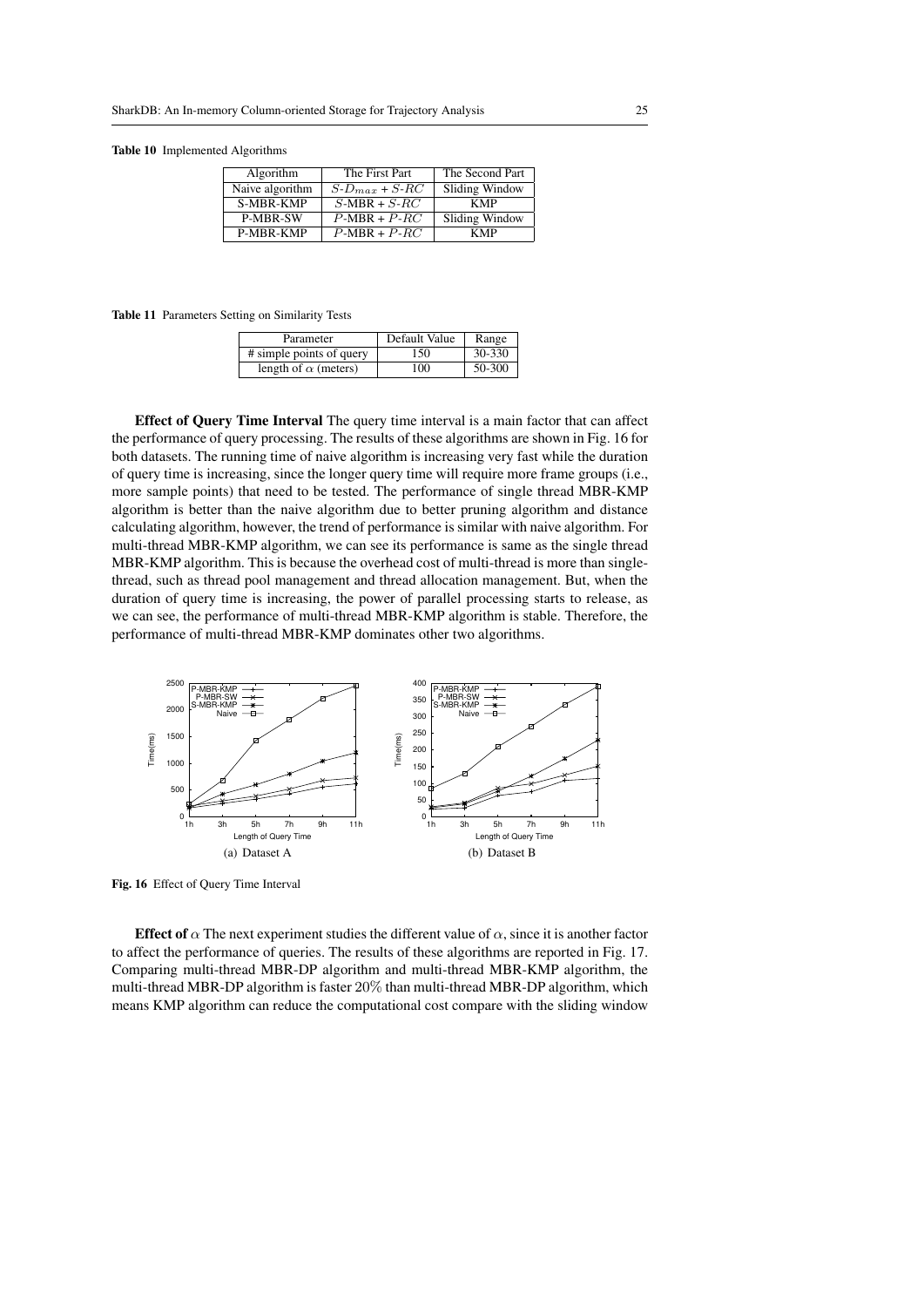

Fig. 17 Effect of  $\alpha$ 

algorithm. However, as we can see, the running time of multi-thread MBR-KMP algorithm is 5 times faster than naive method, which shows the advantage of our pruning method on frame structure as it can prune the unnecessary frame groups effectively, and reduce the pressure of last calculating step significantly. The performance of the naive method decreases very quickly, since larger  $\alpha$  will lead the pruning method of naive method lose efficacy and increase the calculation workload. Moreover, the performance of multi-thread MBR-KMP algorithm is stable, and shows the parallel processing can keep the performance in these tasks very well.

Effect of Query Length The impact of varying query length is shown in Fig. 18. There is no doubt that the longer query trajectory needs more running time to get the results. This is because, the longer query trajectory may insect with more trajectories in the trajectory dataset; and this case will increase the number of trajectories to be pushed into the calculation phase. First of all, we notice that the performance of multi-thread MBR-KMP algorithm is two times faster than single-thread MBR-KMP algorithm, which provides the evidence that the parallel computing can obtain many benefits from our novel frame structure, even if our algorithm is partial paralleled (i.e., the pruning phase and decoding phase is paralleled, but the calculation phase is not). Moreover, it also shows the parallel processing can exactly improve the performance for our pruning and decoding algorithms. In addition, the running time of sliding window based algorithm is increasing faster than KMP based algorithm as longer query length will take more calculations in calculation phase.



Fig. 18 Effect of Query Length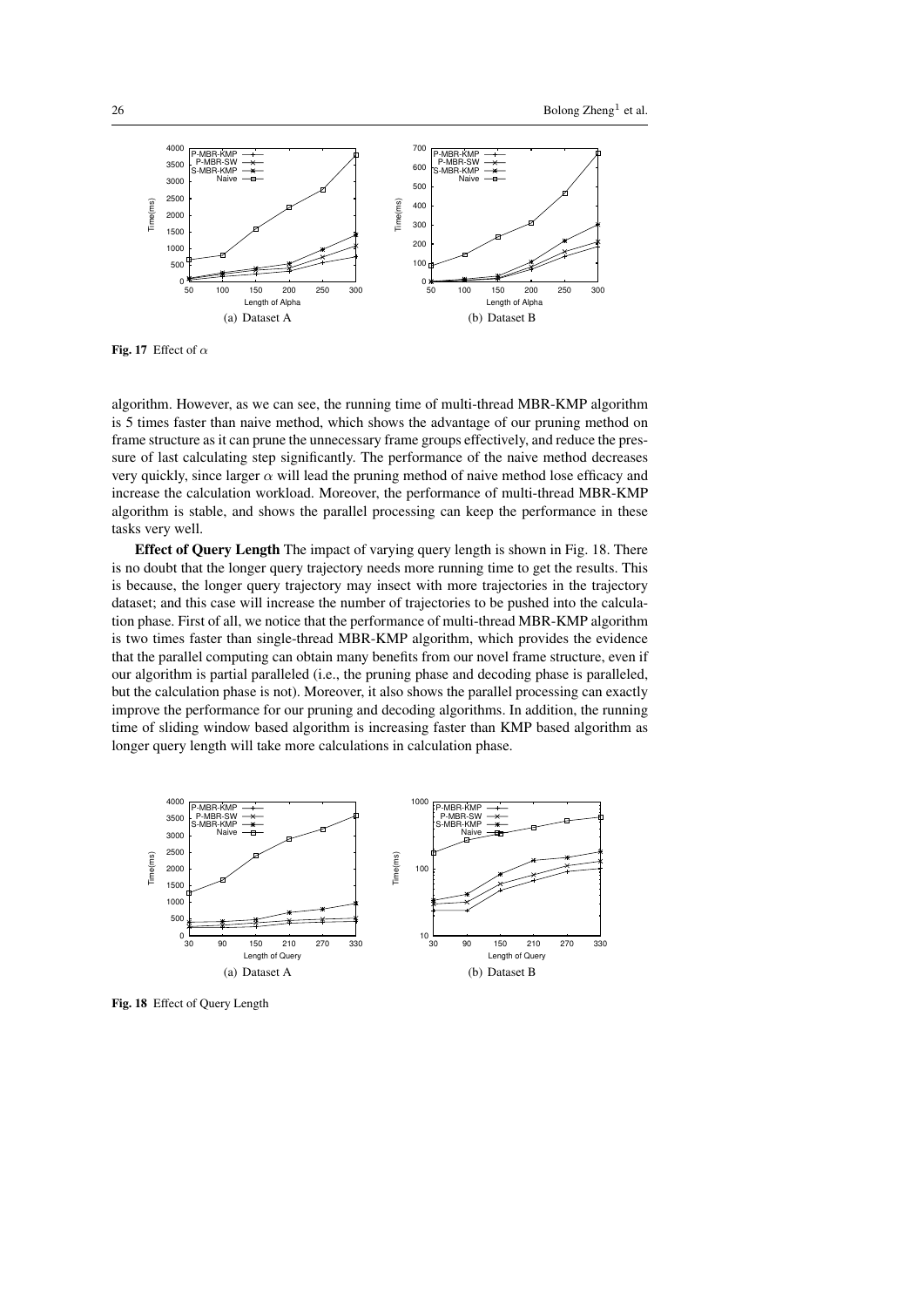Effect of  $n$  In this test, we investigate the performance with different  $n$ . The results are shown in Fig. 19. When  $n (n \leq 24)$  is increasing, the performance of these algorithms are also increasing. The reason is that the larger  $n$  is set in I/P frame structure, the less number of frame groups will be checked in pruning phase. Moreover, a frame group with more P-frame points will also have better performance than a frame group with less P-frame points, since decoding P-frame points is much faster than seeking frame groups (i.e., I-frame points) in the memory. It is obvious that the number of frame groups can be reduced by setting a large  $n$ , which means the performance can increase a lot with a large  $n$ . Therefore, the number of  $n$  can affect the performance of similarity search more significantly than window query and kNN query, since similarity search requires decoding more frame groups. In addition, the large n will also increase the size of MBR or  $D_{max}$  of each frame group and then reduce the efficiency of pruning process. As we can see, when  $n$  is larger than 24, the increased performance of decoding has been counteracted by inefficient pruning processing.



Fig. 19 Effect of  $n$ 

**Effect of**  $T<sub>S</sub>$  The results of similarity search are similar to the results of window query and kNN query, which is shown in Fig. 20. The lowest frame rate (i.e.,  $3T_s$ ) has the best performance. Moreover, the performance of multi-thread MBR-KMP algorithm is much better than naive algorithm, when the frame rate is set to highest (i.e.,  $1/4 T_s$ ). As the highest frame rate has the largest data size in this experiment, it shows the parallel computing is a good idea for large data processing.



Fig. 20 Effect of TS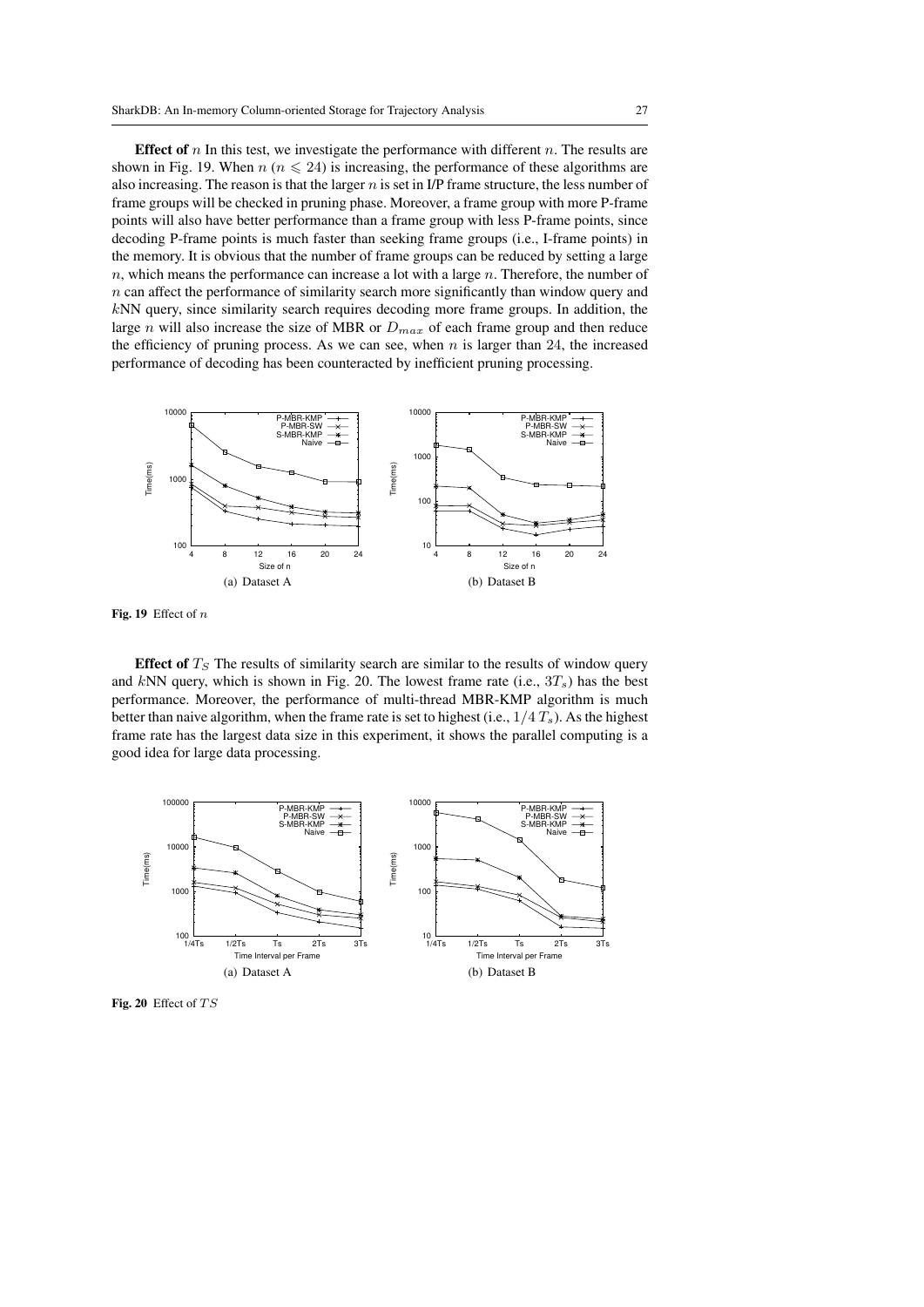### 7.5 Accuracy Evaluation of Trajectory Similarity Search

Based on previous experiment, we know that changing the frame rate in I/P frame structure can affect the accuracy of results significantly. In this experiment, we set five different frame rates, which are same as previous experiment, with different  $\alpha$  to test the accuracy of similarity search. We set the  $\alpha$  is from 50m to 300m. The accuracy is also measured by recall, and the results are shown in Fig. 21. These is no doubt that the accuracy will be reduced, when we set the frame rate is same as the original trajectory sampling rate. As expected, if the frame rate is larger than original trajectory sampling rate (e.g.,  $1/4$  T<sub>s</sub> and  $1/2$  T<sub>s</sub>) and the  $\alpha$  is small, the accuracy of results will not be also affected. This is because, the interpolated sample points do not change the shape of the trajectory, and no information will be lost due to the interpolation. Similar to window query and  $kNN$ , the accuracy can be affected significantly, when the frame rate is lower than original trajectory sampling rate as the shape of trajectory has been changed due to many sample points of trajectories have been removed. Finally, as we can see, the accuracy is very low with small value  $\alpha$ . Therefore, it has a trade-off between data size and accuracy. If the application is more sensitive about accurate results, it is better to choose higher frame rates.



Fig. 21 Accuracy

### 8 Conclusion

In this paper, we presented SharkDB, a new in-memory column-oriented storage system for storing and querying trajectory data. We developed an I/P frame based column-oriented data structure with CPU-cache optimization to provide an efficient storage system. To support efficient query processing, we proposed several algorithms that using both hierarchical structure and parallel computing, which fully utilize the of I/P frame data structure. Extensive experimental results based on both real and synthetic datasets demonstrate that the proposed method outperforms several baseline algorithms significantly with good scalability.

# References

1. Ammann, A.C., Hanrahan, M., Krishnamurthy, R.: Design of a memory resident DBMS. In: COMP-CON, pp. 54–58 (1985)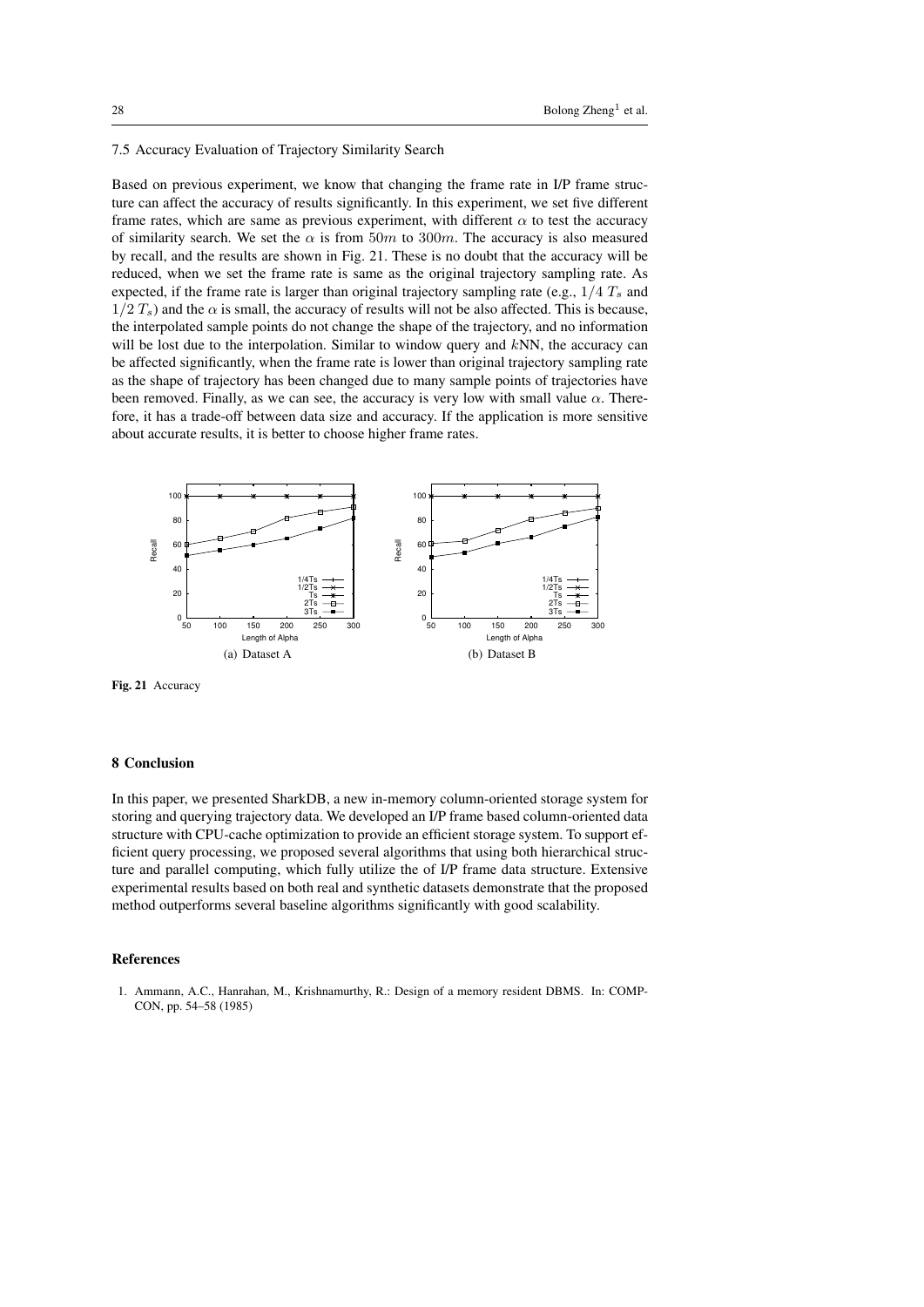- 2. Aßfalg, J., Kriegel, H.P., Kroger, P., Kunath, P., Pryakhin, A., Renz, M.: Similarity search on time series ¨ based on threshold queries. In: International Conference on Extending Database Technology, pp. 276– 294. Springer (2006)
- 3. Baulier, J., Bohannon, P., Gogate, S., Gupta, C., Haldar, S.: DataBlitz storage manager: main-memory database performance for critical applications. In: SIGMOD, pp. 519–520 (1999)
- 4. Bernad, D.: Finding patterns in time series: a dynamic programming approach. Advances in knowledge discovery and data mining (1996)
- 5. Berndt, D.J., Clifford, J.: Using dynamic time warping to find patterns in time series. In: KDD workshop, vol. 10, pp. 359–370. Seattle, WA (1994)
- 6. Binnig, C., Hildenbrand, S., Färber, F.: Dictionary-based order-preserving string compression for main memory column stores. In: SIGMOD, pp. 283–296 (2009)
- 7. Bitton, D., Hanrahan, M., Turbyfill, C.: Performance of complex queries in main memory database systems. In: ICDE, pp. 72–81 (1987)
- 8. Boncz, P.A., Zukowski, M., Nes, N.: Monetdb/x100: Hyper-pipelining query execution. In: CIDR, pp. 225–237 (2005)
- 9. Botea, V., Mallett, D., Nascimento, M.A., Sander, J.: PIST: an efficient and practical indexing technique for historical spatio-temporal point data. GeoInformatica 12(2), 143-168 (2008)
- 10. Chakka, V.P., Everspaugh, A.C., Patel, J.M.: Indexing large trajectory data sets with SETI. In: CIDR (2003)
- 11. Chen, L., Ng, R.: On the marriage of lp-norms and edit distance. In: Proceedings of the Thirtieth international conference on Very large data bases-Volume 30, pp. 792–803. VLDB Endowment (2004)
- 12. Chen, L., Özsu, M.T., Oria, V.: Robust and fast similarity search for moving object trajectories. In: Proceedings of the 2005 ACM SIGMOD international conference on Management of data, pp. 491–502. ACM (2005)
- 13. Cudre-Mauroux, P., Wu, E., Madden, S.: Trajstore: An adaptive storage system for very large trajectory data sets. In: ICDE, pp. 109–120 (2010)
- 14. Faloutsos, C., Ranganathan, M., Manolopoulos, Y.: Fast subsequence matching in time-series databases, vol. 23. ACM (1994)
- 15. Forlizzi, L., Güting, R.H., Nardelli, E., Schneider, M.: A data model and data structures for moving objects databases, vol. 29. ACM (2000)
- 16. Frentzos, E., Gratsias, K., Pelekis, N., Theodoridis, Y.: Algorithms for nearest neighbor search on moving object trajectories. Geoinformatica 11(2), 159–193 (2007)
- 17. Frentzos, E., Gratsias, K., Theodoridis, Y.: Index-based most similar trajectory search. In: Data Engineering, 2007. ICDE 2007. IEEE 23rd International Conference on, pp. 816–825. IEEE (2007)
- 18. Gawlick, D., Kinkade, D.: Varieties of concurrency control in IMS/VS fast path. DEB 8(2), 3–10 (1985)
- 19. Gowanlock, M., Casanova, H.: In-memory distance threshold queries on moving object trajectories. In: Proc. of the Sixth Intl. Conf. on Advances in Databases, Knowledge, and Data Applications, pp. 41–50 (2014)
- 20. Guttman, A.: R-trees: a dynamic index structure for spatial searching. In: SIGMOD, pp. 47–57 (1984)
- 21. Hadjieleftheriou, M., Kollios, G., Tsotras, V., Gunopulos, D.: Efficient indexing of spatiotemporal objects. Advances in Database TechnologyEDBT 2002 pp. 251–268 (2002)
- 22. Heman, S., Zukowski, M., Nes, N.J., Sidirourgos, L., Boncz, P.: Positional update handling in column ´ stores. In: SIGMOD, pp. 543–554 (2010)
- 23. Ivanova, M.G., Kersten, M.L., Nes, N.J., Gonçalves, R.A.: An architecture for recycling intermediates in a column-store. TODS 35(4), 24:1–24:43 (2010)
- 24. Keogh, E.: Exact indexing of dynamic time warping. In: Proceedings of the 28th international conference on Very Large Data Bases, pp. 406–417. VLDB Endowment (2002)
- 25. Knuth, D.E., Morris Jr, J.H., Pratt, V.R.: Fast pattern matching in strings. SIAM journal on computing 6(2), 323–350 (1977)
- 26. Krueger, J., Kim, C., Grund, M., Satish, N., Schwalb, D., Chhugani, J., Plattner, H., Dubey, P., Zeier, A.: Fast updates on read-optimized databases using multi-core CPUs. PVLDB 5(1), 61–72 (2011)
- 27. Lemke, C., Sattler, K.U., Faerber, F., Zeier, A.: Speeding up queries in column stores. In: DaWaK, pp. 117–129 (2010)
- 28. Manegold, S., Boncz, P., Kersten, M.L.: Generic database cost models for hierarchical memory systems. In: PVLDB, pp. 191–202 (2002)
- 29. Meratnia, N., By, R.: Spatiotemporal compression techniques for moving point objects. In: EDBT, pp. 765–782 (2004)
- 30. Pfoser, D., Jensen, C.S., Theodoridis, Y., et al.: Novel approaches to the indexing of moving object trajectories. In: Proceedings of VLDB, pp. 395–406 (2000)
- 31. Plattner, H.: A common database approach for OLTP and OLAP using an in-memory column database. In: SIGMOD, pp. 1–2 (2009)